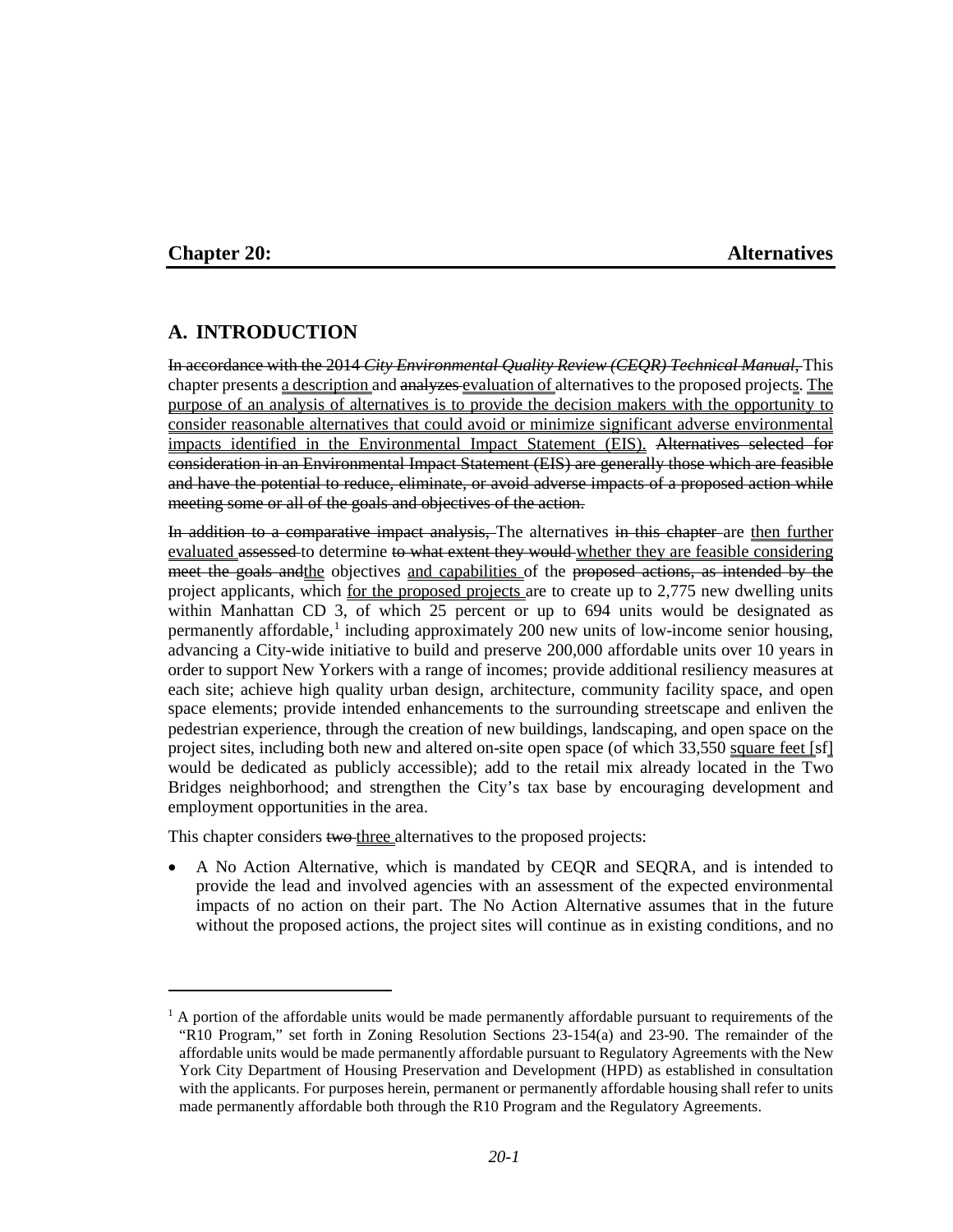development will occur in the Two Bridges Large Scale Residential Development (LSRD) and

- A No Unmitigated Significant Adverse Impacts Alternative, which would eliminate the proposed project's unmitigated significant adverse impacts on traffic, transit, and construction noise.
- A Reduced Height Alternative, which is based on comments received during the public review period, considers a maximum building height of 350 feet. This would reduce the maximum number of residential units in the overall development from 2,775 to 1,023. The retail and community facility space as well as the parking on Site 5 would be the same as with the proposed actions. However, the Rutgers Slip Open Space and Site 4 (4A/4B) open space would remain private and no affordable housing would be provided.

The DEIS had considered whata A-Lesser Density Alternative which that would eliminate both the mitigated and unmitigated the significant adverse impacts of the proposed projects. The analysis focused on each of the both mitigated and unmitigated, by reducing the density of each proposed project was also considered. by technical analysis areas where an impact was identified, as described below.

- The proposed projects are not seeking any density-related waivers, and each site fully utilizes its available site area. In addition, Site 4 (4A/4B) must maintain the existing one-story building on Lot 76 (235 Cherry Street). If any of the modest amount of lot area allocated to private open space on the project sites was instead incorporated into the floorplates of the buildings, the potential resulting height reduction would be extremely small.
- In order to avoid the proposed projects' significant adverse impact on elementary schools in the Community School District, in the scenario that conservatively assumes the 200 affordable units may not be developed exclusively for seniors, the total number of residential units would need to be reduced by approximately 155 to 2,620 residential units.
- In order to avoid the proposed projects' significant adverse impact on publicly funded child care facilities, in the scenario that conservatively assumes the 200 affordable units may not be developed exclusively for seniors, the number of affordable units introduced by the proposed projects would need to be reduced by 160 to 534 affordable residential units.
- In order to avoid the proposed projects' identified significant adverse impact on open space i.e., to decrease the projected reductions in the area's With Action open space ratios to less than a five percent change—the total number of residential units would have to be reduced by 1,088 units, representing approximately 40 percent of each project's program (approximately 250 units for Site 4 (4A/4B), 530 units for Site 5, and 308 units for Site 6A, respectively).
- Given the location of the proposed Site 6A building in relation to the Cherry Clinton Playground directly across Clinton Street, in order to fully eliminate the identified significant adverse shadows impact on this playground, the height of the proposed building on Site 6A would need to be reduced to approximately 200 feet (a height reduction of approximately 530 feet). Regarding the significant adverse shadows impact to Lillian D. Wald Playground, which would only occur on the March 21/September 21 analysis day, a reduction in height to either the proposed Site 6A building or the proposed Site 5 building could eliminate the significant adverse impact. The proposed Site 5 building would need to be reduced in height to approximately 600 feet (a height reduction of approximately 200 feet), or the proposed Site 6A building would need to be reduced to a height of approximately 450 feet (a height reduction of 280 feet). If both buildings were reduced in height rather than only one or the other, the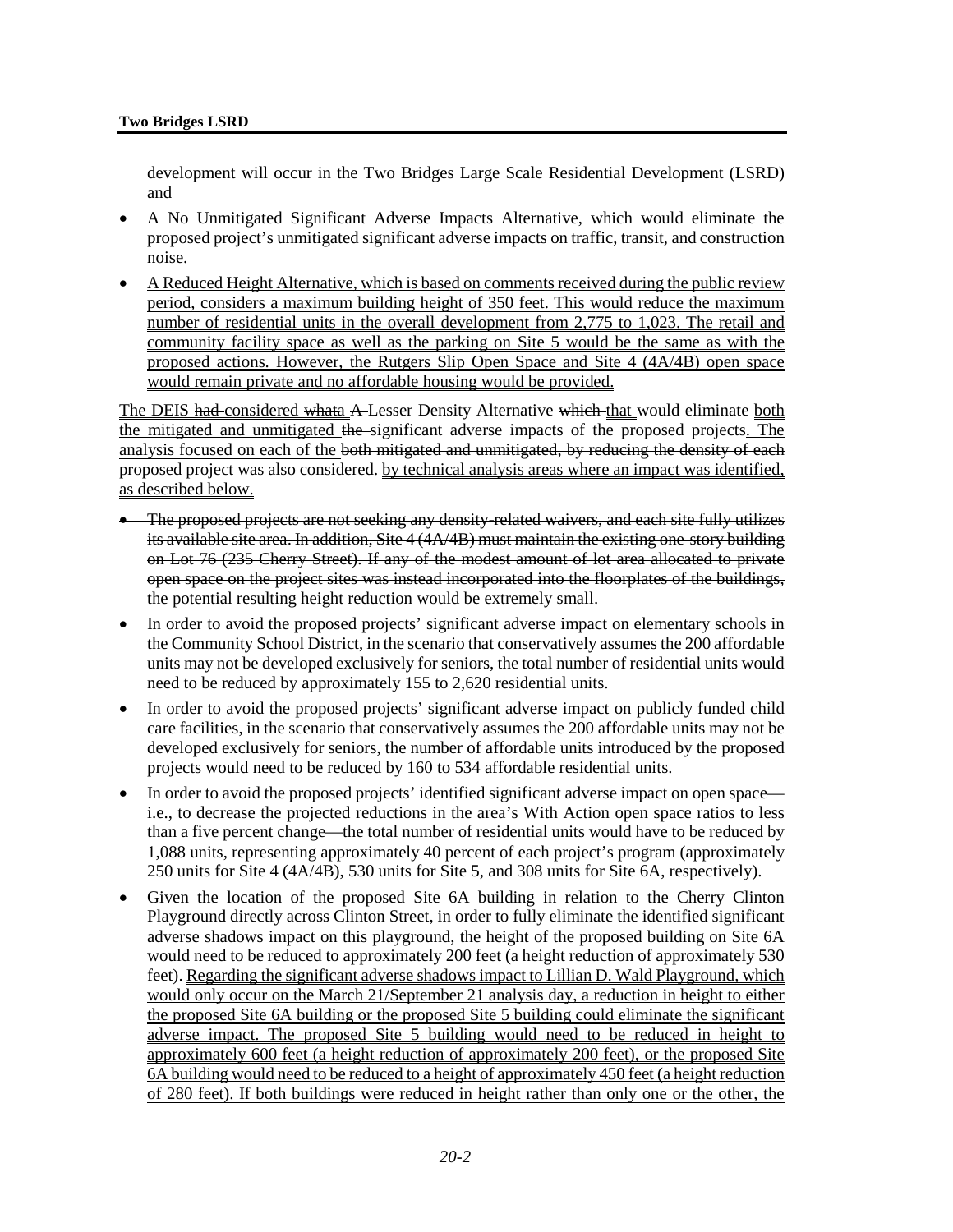height reductions required to eliminate the impact would be less. A reduction of approximately 150 feet in the height of the proposed Site 5 building in combination with a reduction of approximately 230 feet in the height of the proposed Site 6A building would eliminate the significant adverse shadows impact on Lillian D. Wald Playground.

- As described in Chapter 22, "Project Permutations," the identified significant adverse traffic, transit, and pedestrian impacts could not be fully eliminated even if only one of the three projects were to be constructed (effectively representing a reduction of between 660 and 1,350 units, or 24 to 49 percent of the combined project programs).
- For project-generated trip increments at the East Broadway-Rutgers Street Station to fall below 200 during peak hours and avoid the potential transit impact, the number of dwelling units with the proposed projects would need to be reduced by nearly 83 percent, to fewer than 500 dwelling units in total.
- As described in Chapter 22, "Project Permutations," the construction-period noise impacts predicted at 64 Rutgers Street, 80 Rutgers Slip, 82 Rutgers Slip, and the residences west of Site 4 (4A/4B) could not be fully eliminated unless the Site 4 (4A/4B) project does not move forward; the noise impacts at 265 and 275 Cherry Street could not be fully eliminated unless the Site 5 project does not move forward; and the noise impacts predicted at residences facing the project sites on Cherry Street, the residences immediately adjacent to Site 6A, and 286 South Street could not be fully eliminated unless the Site 6A project does not move forward.

The proposed projects are not seeking any density-related waivers, and each fully utilizes its available site area. In addition, Site 4 (4A/4B) must maintain the existing one-story building on Lot 76 (235 Cherry Street). If any of the modest amount of lot area allocated to private open space on these sites was instead incorporated into the floorplates of the proposed buildings, the potential resulting height reduction would be extremely small and the loss of the existing on-site private open space, including the existing private Rutgers Slip Open Space on Site 5, would result in even greater open space impacts. Therefore, there are no alternative massing scenarios that might even slightly reduce the height-related (shadows) impacts of the proposed projects. In conclusion,  $a \Lambda$ Lesser Density Alternative with density reductions of this the scales identified above magnitude would significantly reduce the amount of permanently affordable housing delivered by the proposed projects and would substantially compromise the proposed projects' stated goals and objectives.

## **PRINCIPAL CONCLUSIONS**

## *NO ACTION ALTERNATIVE*

The significant adverse impacts related to elementary schools, child care, open space, shadows, transportation, and construction-period transportation and noise would not occur under the No Action Alternative. As compared to the proposed actions, the intended public benefits associated with the proposed projects—the provision of a substantial amount of new permanently affordable housing, urban design improvements, including an enlivened streetscape with new retail spaces, and new and improved publicly accessible and private open spaces—would not occur in the No Action Alternative.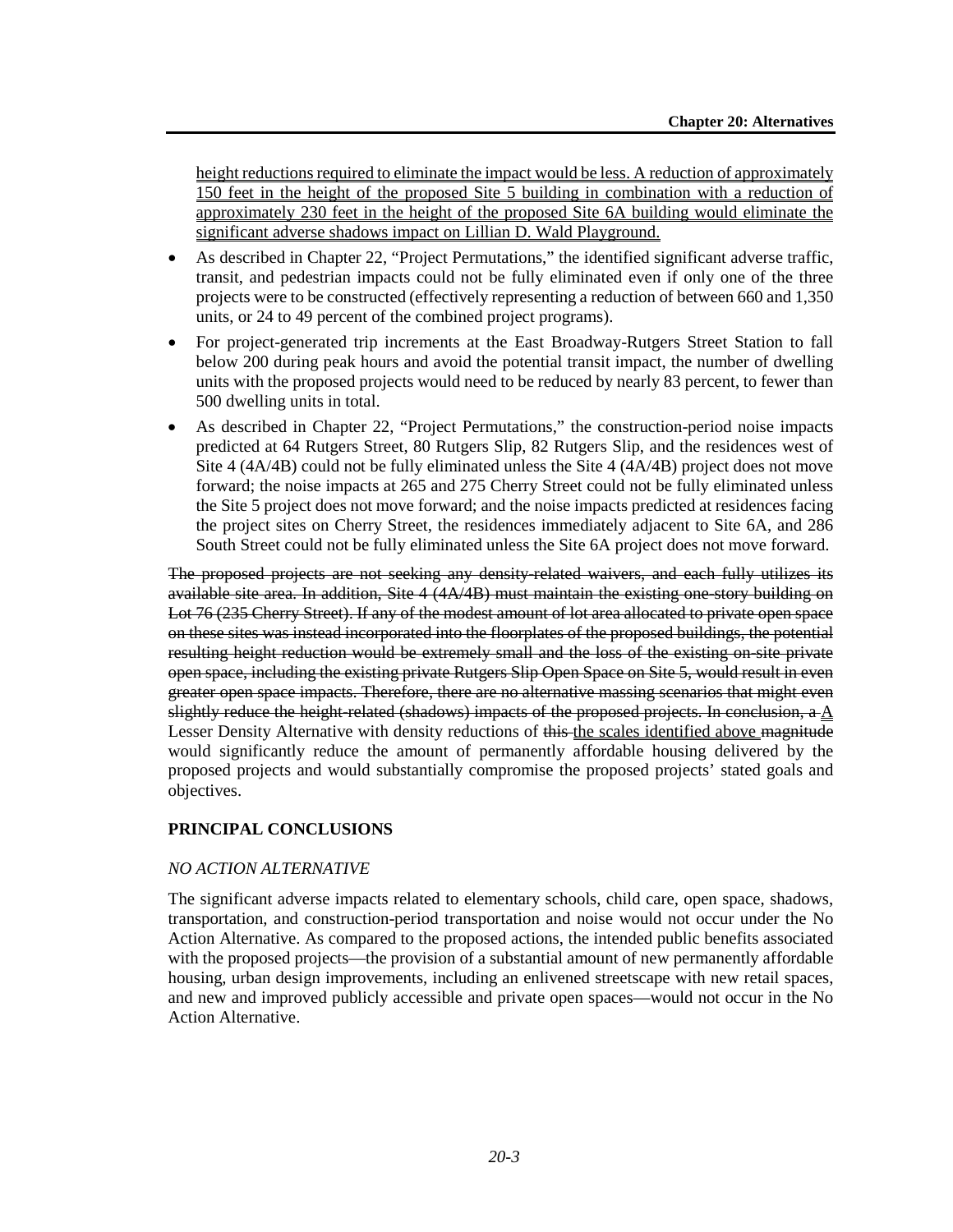#### *NO UNMITIGATED SIGNIFICANT ADVERSE IMPACTS ALTERNATIVE*

As described in detail below, no reasonable alternative could be developed to eliminate the proposed projects' unmitigated significant adverse impacts on traffic, transit, and constructionperiod traffic and noise without substantially compromising the proposed projects' stated goals.

### *REDUCED HEIGHT ALTERNATIVE*

As described in the analysis below, given existing open spaces and easements on the three project sites, there is a limited footprint available for each of the proposed buildings. Accordingly, the Reduced Height Alternative would result in 1,023 dwelling units, but no affordable housing, as compared to the 2,775 dwelling units with the proposed projects, of which approximately 694 dwelling units would be affordable. The applicants have advised that given the land costs, construction costs, and the cost of the transit mitigation measures, it would not be financially feasible to provide affordable units under the Reduced Height Alternative. As such, the Reduced Height Alternative would not meet the goals and purposes of the proposed action to provide a significant number of affordable units in furtherance of the Mayor's *Housing New York* program.

Neither the Reduced Height Alternative nor the proposed actions would be expected to result in significant adverse impacts to land use, zoning, and public policy; socioeconomic conditions; public libraries; historic and cultural resources; urban design and visual resources; natural resources; hazardous materials; water and sewage infrastructure; solid waste; energy; noise; neighborhood character; or greenhouse gas emissions and climate change.

Similar to the proposed actions (with 200 senior affordable units), the Reduced Height Alternative would avoid a significant adverse impact on public schools and publicly funded child care. With the open space user population reduced by 63 percent and the open space supply reduced by approximately 0.77 acres, the Reduced Height Alternative would avoid the significant adverse impact on open space that would occur with the proposed action. However, the Reduced Height Alternative would not dedicate the Rutgers Slip Open Space as publicly accessible and no mitigation measure would be required dedicating the Site 4 open space as publicly accessible. The Reduced Height Alternative would remove the significant adverse shadow impact on Lillian D. Wald Playground and reduce the incremental shadows on the Cherry Clinton Playground.

The Reduced Height Alternative's 1,023 dwelling units would generate fewer trips than the 2,775 dwelling units with the proposed projects. However, the Reduced Height Alternative would still result in significant adverse impacts to traffic, transit, and pedestrians, and there would be an offstreet parking shortfall in the surrounding area. As with the proposed projects, all significant adverse transportation-related impacts for the Reduced Height Alternative could be fully mitigated except for traffic impacts at two study area intersections.

Neither the proposed actions nor the Reduced Height Alternative would result in a significant adverse mobile source air quality impact. In terms of stationary sources, the Reduced Height Alternative would have lower stack heights, and some of the proposed restrictions identified for Site 5 and Site 6A required for the proposed actions may not be required for the Reduced Height Alternative. Since the Site 4 (4A/4B) building would be lower in height than the One Manhattan Square tower, potential air quality effects from Site 4 (4A/4B) under the Reduced Height Alternative may require additional restrictions to avoid impacts on the One Manhattan Square tower.

While the Reduced Height Alternative would involve less construction overall, all of the excavation, foundation work and construction work up to the 350 foot level would be the same as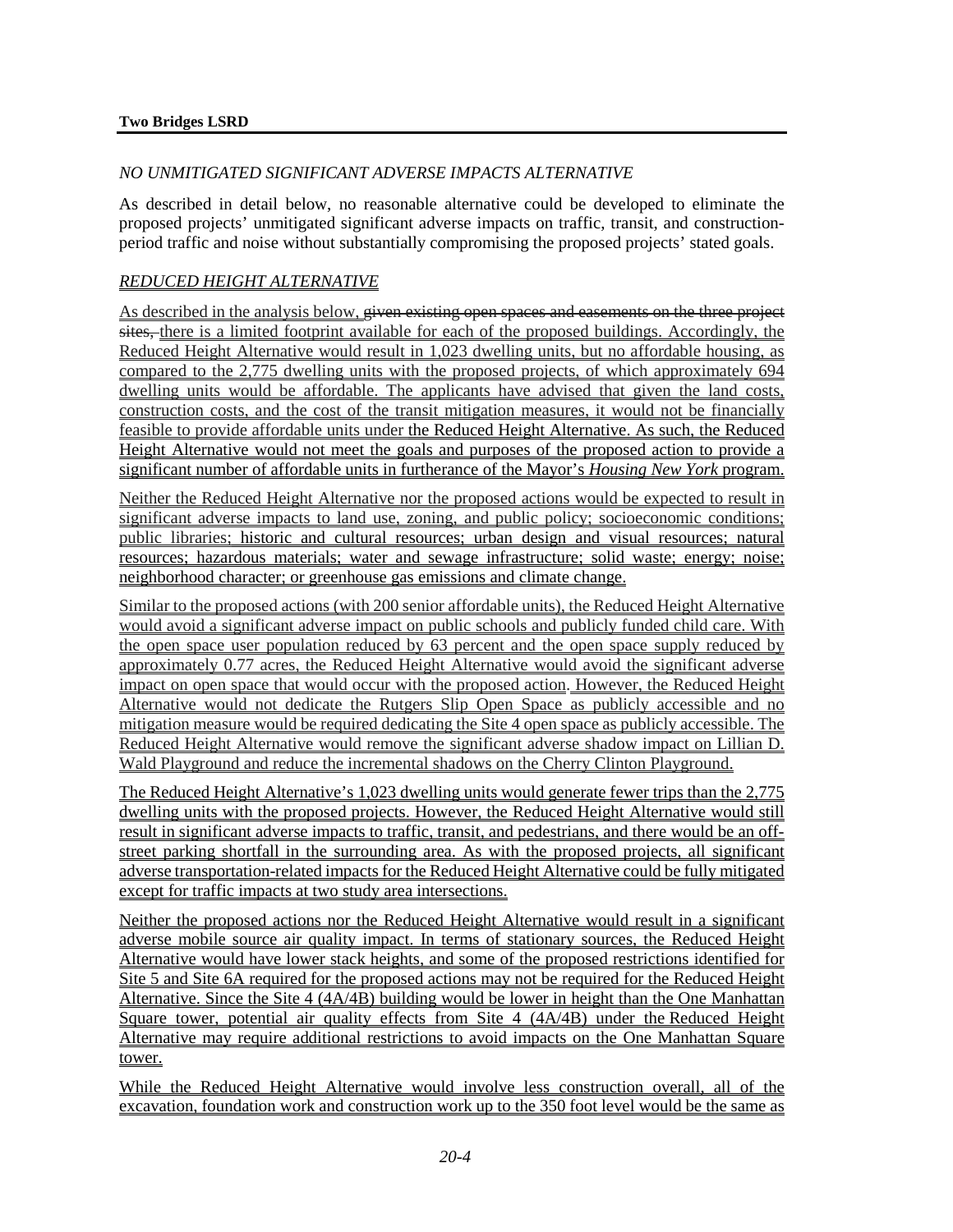or similar to the construction with the proposed actions. Given that the duration of construction would be shorter, the duration of potential construction impacts would be reduced. In particular the duration of construction-period noise levels that would constitute potential construction-period noise impacts would be reduced making the Reduced Height Alternative less likely to result in significant adverse public health impacts. Like the proposed projects, the Reduced Height Alternative would also need to undertake measures to minimize construction-period effects on the nearby community, including those related to communication with the community, community safety, and environmental performance.

## **B. NO ACTION ALTERNATIVE**

#### **ALTERNATIVE IDENTIFICATION**

For the purposes of this EIS, it is assumed that in the future without the proposed projects (the No Action condition), the project sites would continue as in the existing conditions, including the Rutgers Slip Open Space on Site 5 remaining private open space. The partially vacant existing retail building on Site 4 (4A/4B) at 235 Cherry Street/Lot 76 would be re-tenanted. No new development would occur on the project sites. For each technical analysis in the EIS, the No Action condition also considers approved or planned development projects within the appropriate study area that are likely to be completed by the analysis year.

## **LAND USE, ZONING, AND PUBLIC POLICY**

Under the No Action Alternative, the project sites would continue in their existing conditions, including the Rutgers Slip Open Space on Site 5 remaining private open space. The partially vacant retail building at 235 Cherry Street on Site 4 (4A/4B) would be re-tenanted. There would be no modification to the Two Bridges LSRD. No new development would occur on the project sites. The Two Bridges LSRD would remain underdeveloped in terms of its floor area potential under existing C6-4 zoning. Up to 2,775 residential units, including up to 694 permanently affordable units, would not be built, and thus this alternative would not support the Mayor's affordable housing programs. No new largely residential buildings would be created in the Two Bridges LSRD, and existing on-site open spaces would not be altered with new amenities, no new open space would be created, and no existing private open space would be enlarged or dedicated as publicly accessible. On Site 4 (4A/4B), the existing private open space on Lots 15, 70, and 76 would not be altered with new amenities. On Site 5, the existing surface parking lot along South Street would not be replaced by a new building with below-grade parking; the existing private Rutgers Slip Open Space would not be expanded or altered with new amenities, nor would it be dedicated as publicly accessible; and the existing private open space between the 265 and 275 Cherry Street buildings would not be expanded or altered with new amenities. On Site 6A, the existing vacant lot would not be replaced by a new building, and the new private open space would not be created. Further, no resiliency measures in keeping with the resiliency policies of New York City would be provided on the project sites to protect the existing buildings.

Outside the Two Bridges LSRD, current land use trends and general development patterns would continue. Within the ¼-mile study area, a number of development projects are expected to be completed by 2021. These projects are expected to introduce substantial new residential uses as well as more limited commercial, community facility, and recreational uses, increasing the density of the study area. By 2021 One Manhattan Square (80-story tower with 815 units) would be complete just east of the Manhattan Bridge and west of the project sites. Part of the same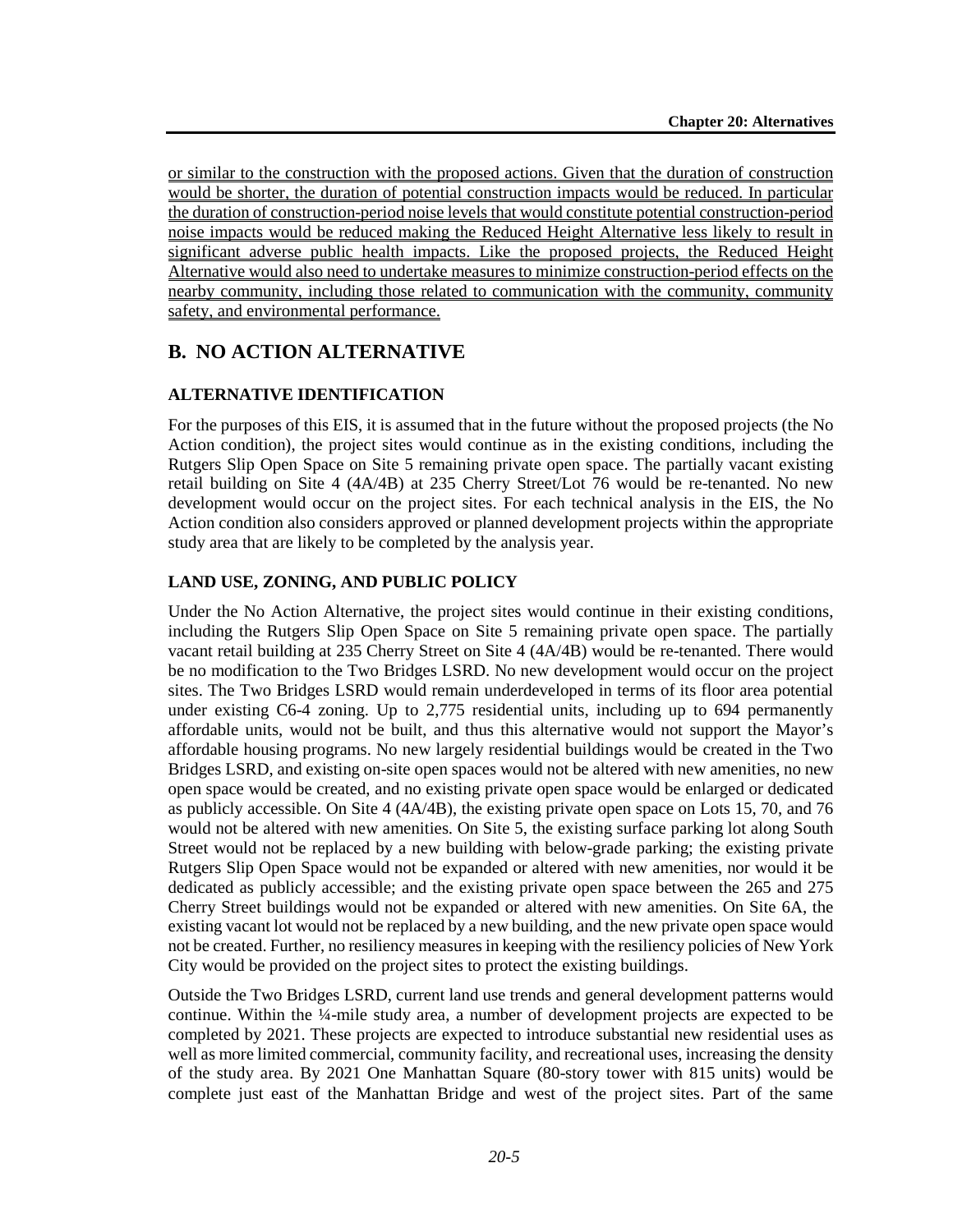development, the 13-story building at 229 Cherry Street, also is expected to be complete, with 205 affordable units. South of the project sites on the waterfront, the redevelopment of Pier 35 as a recreational facility is expected to be complete by 2021, and construction on Pier 42 to create a park and a link to the East River Park is expected to have progressed. New development at Two Pike Street is expected to add approximately 59,000 sf of office space and approximately 4,900 sf of community facility space. The other projects in the study area will each add more modest numbers of residential units (20 or fewer), and retail or community facility space.

Zoning and public policies affecting the study area are expected to remain unchanged from existing conditions.[2](#page-5-0) Both the Lower Manhattan Coastal Resiliency (LMCR) and East Side Coastal Resiliency (ESCR) programs are expected to have progressed to protect the shoreline and low-lying upland areas.

In summary, neither the No Action Alternative nor the proposed actions would result in significant adverse impacts to land use, zoning or public policy.

## **SOCIOECONOMIC CONDITIONS**

Neither the No Action Alternative nor the proposed actions would result in significant adverse impacts due to direct residential and business displacement, indirect residential and business displacement, or result in adverse effects on specific industries. Under the No Action Alternative, no new development would occur on the project sites; however, the existing partially vacant retail building on Site 4 (4A/4B) would be re-tenanted. No temporary or permanent displacement would occur in the No Action Alternative.

## *DIRECT RESIDENTIAL DISPLACEMENT*

Similar to the proposed actions, the No Action Alternative would not result in significant adverse socioeconomic impacts due to direct residential displacement. On Site 4 (4A/4B), the 10 dwelling units that would be removed from the 80 Rutgers Slip building and replaced in the new Site 4 (4A/4B) building would remain in place in the 80 Rutgers Slip building. The additional nine dwelling units in the 80 Rutgers Slip building that would be renovated would not be renovated. The approximately 19 residents of those units would not be relocated during the construction period to comparable, newly renovated units within the 80 Rutgers Slip building as they become available, or, if necessary, to units in neighboring buildings.

#### *DIRECT BUSINESS DISPLACEMENT*

 $\overline{a}$ 

In the No Action Alternative, the Stop 1 Food Market (on Site 5) that may require temporary displacement during construction on Site 5 would not be displaced, as no construction would occur

<span id="page-5-0"></span><sup>2</sup> As described in Chapter 2, "Land Use, Zoning, and Public Policy," there is a pending application, the "Modification to LSRD Special Permit Text Amendment," which would amend Article VII, Chapter 8 (Special Regulations Applying to Large-Scale Residential Developments) of the Zoning Resolution to require a special permit for modifications to the existing large-scale residential development within the former Two Bridges Urban Renewal Area. Because The land use application and the draft Environmental Assessment Statement (EAS) are in the review process with DCP. was recently filed, it is preliminary and It is unknown uncertain at this time when the "Modification to LSRD Special Permit Text Amendment" will be complete and ready for referral into public review. if the application will advance. As additional information becomes known, it will be included in the FEIS.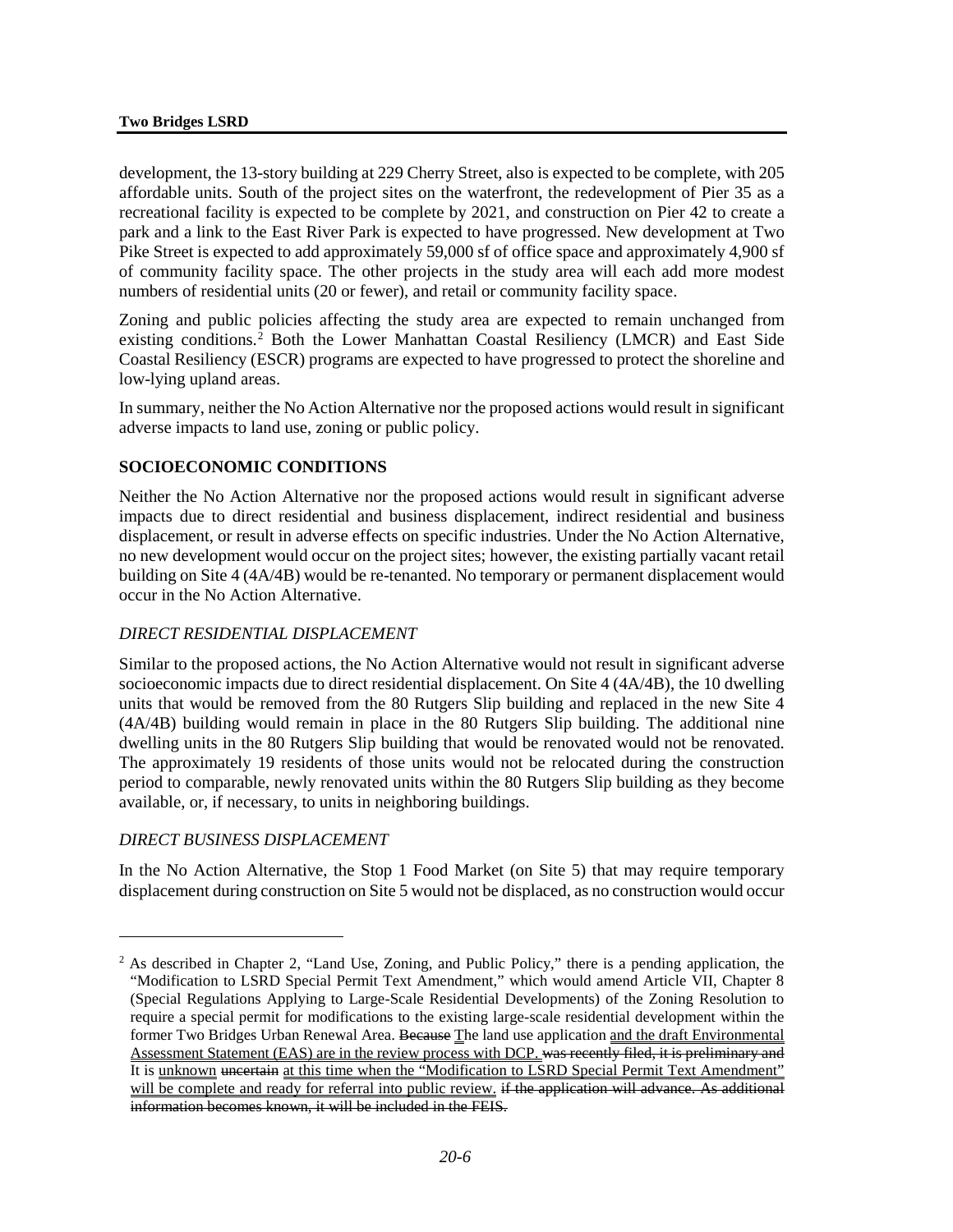on that site. Thus, similar to the proposed actions, the No Action Alternative would not result in significant adverse socioeconomic impacts due to direct business displacement.

#### *INDIRECT RESIDENTIAL DISPLACEMENT*

Similar to the proposed actions, the No Action Alternative would not result in significant adverse impacts due to indirect residential displacement. Neither the proposed actions nor the No Action Alternative would introduce a trend or accelerate a trend of changing socioeconomic conditions that may potentially displace a vulnerable population to the extent that the socioeconomic character of the neighborhood would change.

There is already a readily observable trend toward higher incomes and new market-rate residential development in the socioeconomic conditions study area which would continue in the future either with the proposed actions or in the No Action Alternative. However, in the No Action Alternative a lower percentage of affordable housing would be introduced than in the future with the proposed actions, as other planned development projects are primarily market-rate. In this respect, the No Action Alternative would not provide housing stock that is affordable to households with as wide a range of incomes as compared to the housing stock resulting from the proposed actions, because the No Action projects are expected to continue the trend towards market-rate development and rising residential rents in the study area.

In summary, similar to the proposed actions, the No Action Alternative would not result in significant adverse impacts due to indirect residential displacement.

#### *INDIRECT BUSINESS DISPLACEMENT*

Neither the No Action Alternative nor the proposed actions would result in significant adverse impacts due to indirect business displacement. Similar to the proposed actions, the No Action Alternative would not introduce new economic activities that would substantially alter existing economic patterns within the study area, nor would it alter the land use character of the study area. The project sites and broader socioeconomic study area have well-established residential and retail markets such that neither the proposed actions nor the No Action Alternative would substantially alter commercial real estate trends in the area.

#### *ADVERSE EFFECTS ON SPECIFIC INDUSTRIES*

Neither No Action Alternative nor the proposed actions would result in significant adverse impacts on specific industries. The No Action Alternative would not require any temporary displacement during construction of the single business that might be displaced by the proposed projects—the Stop 1 Food Market. However, this market does not represent a critical mass of businesses within any City industry, category of business, or category of employment. Although this business is an amenity to the community, the goods and services offered can be found elsewhere within the socioeconomic study area, within a broader trade area, and within the City as a whole.

#### **COMMUNITY FACILITIES AND SERVICES**

#### *PUBLIC SCHOOLS*

Neither the proposed actions, assuming 200 of the affordable units would be permanently designated for senior house, nor the No Action Alternative would result in significant adverse impacts to elementary schools, intermediate schools, or high schools.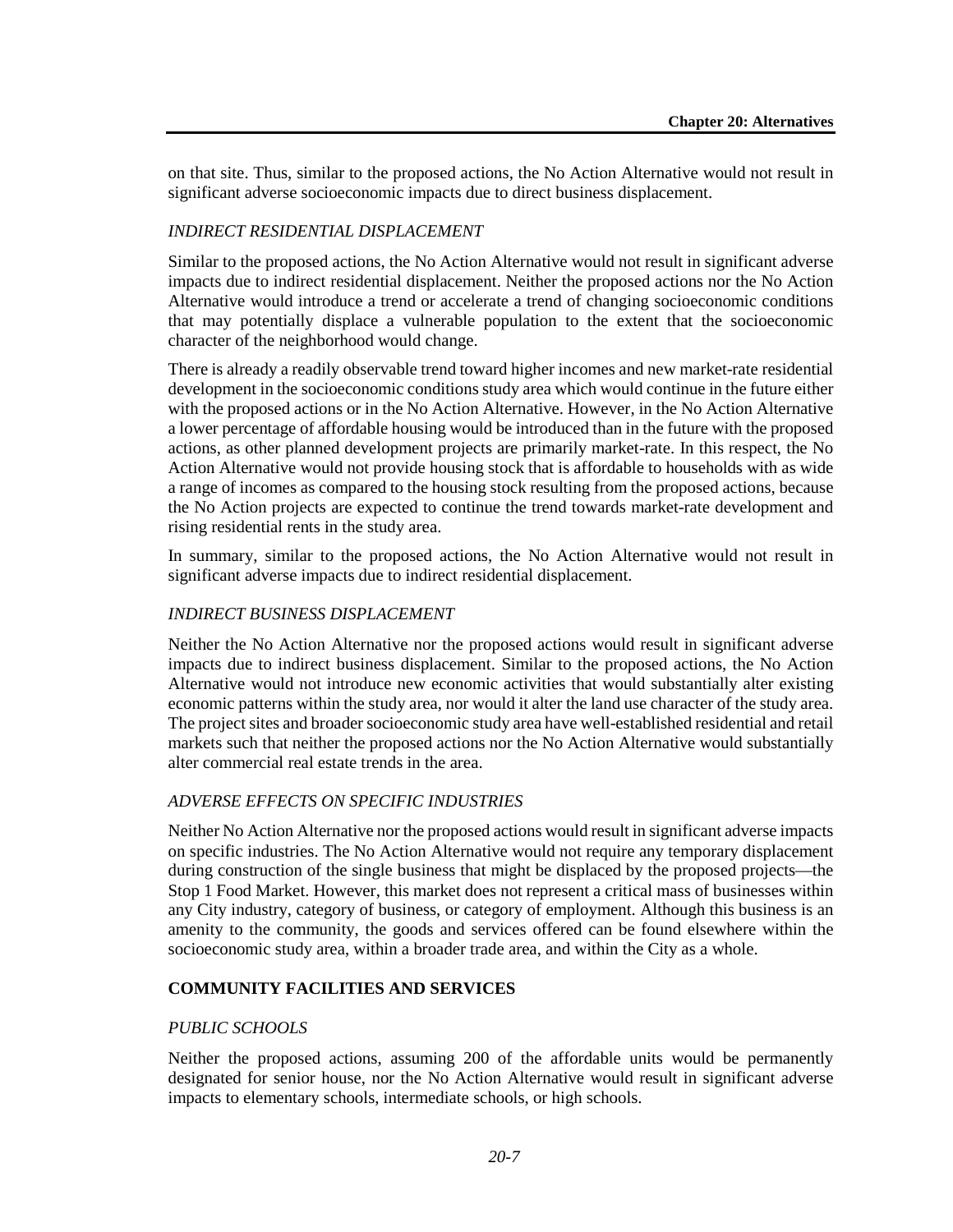#### **Two Bridges LSRD**

However, in comparison to the With Action scenario that considers that 200 affordable units may not be developed exclusively for seniors, the No Action Alternative would avoid a significant adverse impact on public elementary schools. The public elementary schools in the Community School District (CSD) 1 would not operate over capacity in the No Action Alternative.

#### *PUBLIC LIBRARIES*

Neither the proposed actions nor the No Action Alternative would result in a noticeable change in the delivery of library services.

#### *PUBLICLY FUNDED CHILD CARE CENTERS*

Neither the No Action Alternative nor the proposed actions, assuming 200 of the affordable units would be permanently designated for senior housing, would have a significant adverse impact on publicly funded child care facilities.

However, in comparison to the With Action scenario that considers that 200 affordable units may not be developed exclusively for seniors, the No Action Alternative would avoid a significant adverse impact on publicly funded child care facilities. The child care facilities which operate over capacity would not experience an increase in the utilization rate greater than five percentage points in the No Action Alternative.

#### **OPEN SPACE**

Neither the proposed actions nor the No Action Alternative would physically alter or displace publicly accessible open space resources. The No Action Alternative would avoid the proposed actions' identified project-generated shadows impacts to the Cherry Clinton Playground and the Lillian D. Wald Playground, which are considered direct effects on open space resources.

The No Action Alternative would not increase the open space user population on the project sites. In the No Action Alternative, the total, active, and passive open space ratios in the residential study area would be below the City's planning goals. However, with the No Action Alternative the study area's open space ratios would not decrease by more than five percentage points. Under the No Action Alternative, the existing private Rutgers Slip Open Space would not be enlarged totaling approximately 33,550 sf (approximately 0.77 acres) or altered with new amenities; nor would it be dedicated as publicly accessible open space as compared to the With Action scenario. Therefore, while the No Action Alternative would not have the significant adverse open space impact anticipated with the proposed actions, it would not result in the dedication of Rutgers Slip Open Space on Site 5 as publicly accessible open space.

#### **SHADOWS**

The No Action Alternative would not cast any project-generated incremental shadow on the 34 different sunlight-sensitive resources in the longest shadow study area. The No Action Alternative would avoid the significant adverse shadows impacts identified for the proposed actions on the Cherry Clinton Playground on the December 21 analysis day (use, but not vegetation), March 21/September 21 analysis day (use and vegetation), and on the May 6/August 6 analysis day (use only), and on the Lillian D. Wald Playground on the March 21/September 21 analysis day (use only).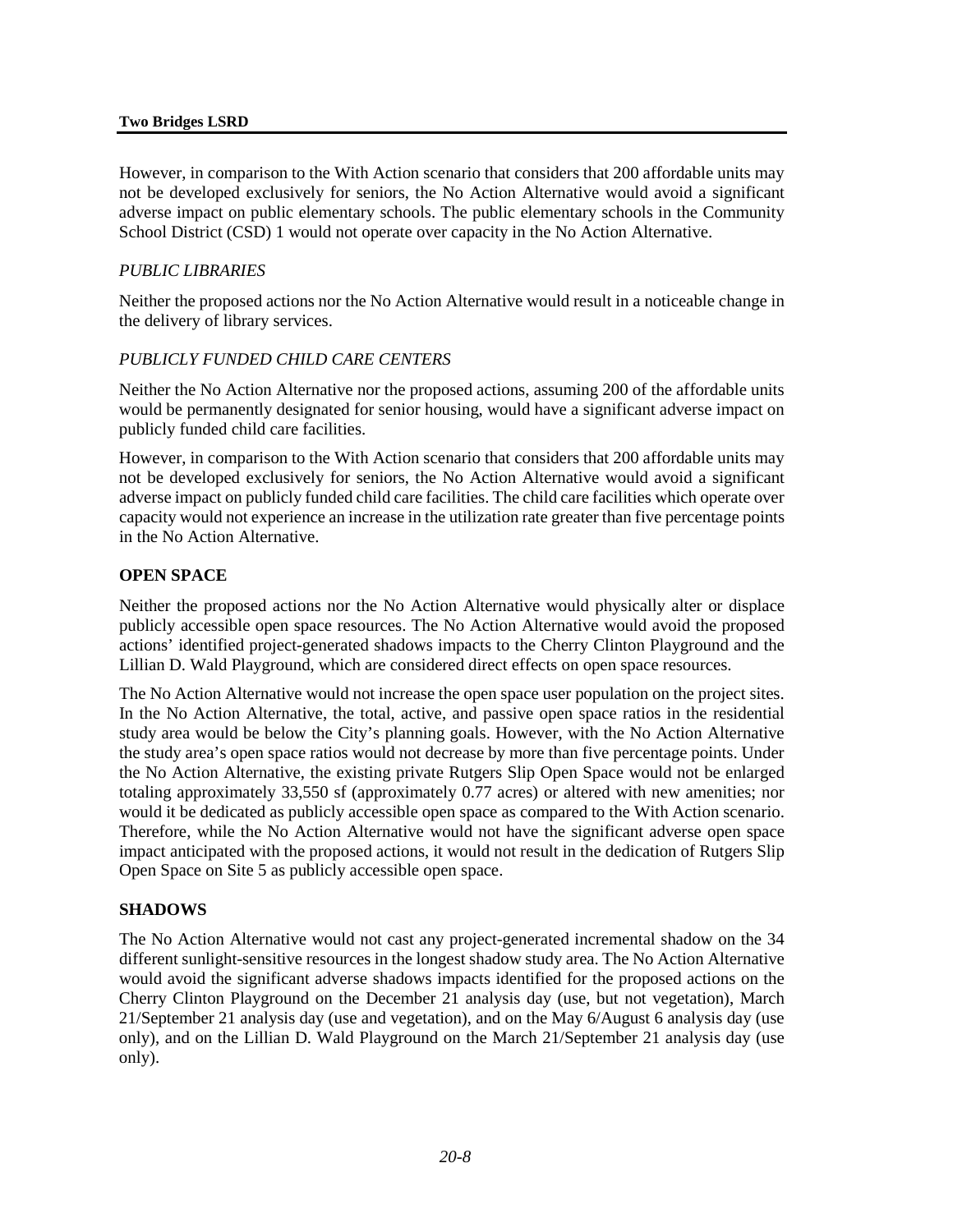#### **HISTORIC AND CULTURAL RESOURCES**

Unlike the proposed actions, the No Action Alternative would not have the potential to disturb archaeological resources, as no development and thus no subsurface disturbance would take place on the project sites. Any undisturbed portions of Site 5 and Site 6A, which were determined to possess moderate to high sensitivity for landfill deposits and landfill-retaining structures and low to moderate sensitivity for historic period streetbed deposits and early wooden water mains, would not be affected. Site 4 (4A/4B) also would not be disturbed; however, it was determined to have low sensitivity for both types of resources. Archaeological monitoring would not be undertaken for Sites 5 and 6A, and an Unanticipated Discoveries Plan would not be developed for Site 4  $(4A/4B)$ .

Neither the proposed actions nor the No Action Alternative would result in any significant adverse direct or indirect effects to known or potential historic architectural resources on the project sites or in the study area.

#### **URBAN DESIGN AND VISUAL RESOURCES**

The No Action Alternative would not add any new buildings to the project sites. Neither the proposed actions nor the No Action Alternative would eliminate any significant publicly accessible view corridors or completely block public views to any visual resources, result in any substantial changes to the built environment of a historic district, or result in an area-wide rezoning. The No Action Alternative would not create any new development on the project sites consistent with new development projects in the study areas, including the 80-story tower at One Manhattan Square and the multi-building, mixed-use Essex Crossing development currently under construction. There would be no new ground floor design elements that would add active ground floor uses to the surrounding area that are intended to enliven the streetscape of the nearby study area. The intended improvements to the pedestrian experience of the urban design characteristics of the project sites would not occur. The No Action Alternative would avoid the potential for elevated pedestrian-level wind conditions that were identified for the With Action condition. In the No Action Alternative there would be one location where pedestrian-level winds potentially exceed the safety criterion, which is based on a criterion of a wind gust exceeding 56 miles per hour (mph) more than 0.1 percent of the time (i.e., 9 hours per year or more). This location is one of the two locations under the FDR Drive. However, no measures would be undertaken in the No Action Alternative to avoid or minimize the effects of winds at this location. Because measures would be incorporated into the proposed projects to reduce the effects of pedestrian-level winds, and the modeling analysis indicates that exceedances could occur at certain locations primarily or exclusively during the winter months, no significant adverse urban design impacts would result from potential pedestrian-level wind conditions in the future with the proposed actions.

Overall, similar to the proposed actions, the No Action Alternative would not result in any significant adverse impacts on urban design and visual resources.

#### **NATURAL RESOURCES**

The No Action Alternative would not alter "paved roads/paths," "urban vacant lots," "mowed lawns with trees," and "urban structure exteriors," all of which provide limited habitat to wildlife other than species common to urban areas. Avoiding loss of this habitat area would avoid adverse effects on individual wildlife unable to find suitable available habitat in the vicinity of the study area; however, in any case, loss of individuals of these common species would not result in a significant adverse impact. Without new landscaping and tree replacement and/or restitution for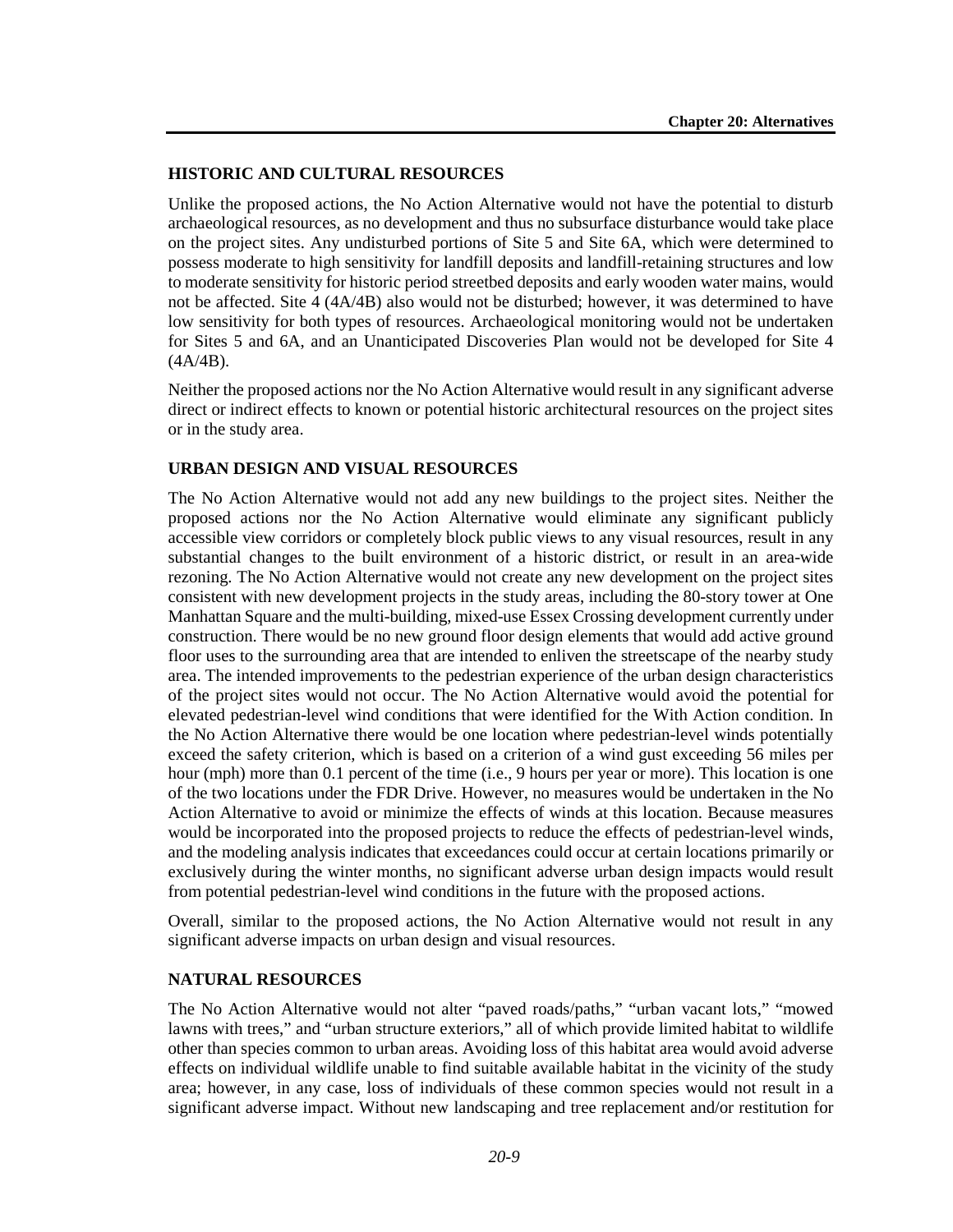removed trees that would occur in compliance with Local Law 3 and Chapter 5 of Title 56, the No Action Alternative would not have the potential to benefit natural resources by improving the quality of existing wildlife habitat. The No Action Alternative would not create new tall structures and would avoid the potential for bird collisions and potential impacts to migratory bird populations that tall structures often create. The No Action Alternative would not increase shadows on the East River. However, the incremental shadows from the proposed projects would not adversely affect aquatic resources (plankton or fish) in the East River.

## **HAZARDOUS MATERIALS**

In the No Action Alternative there would be no excavation or construction on the project sites. There would be no potential for disturbing any contaminated materials that may exist on the project sites. The No Action Alternative would not require remediation pursuant to the Hazardous Materials "E" Designations placed on each of the project sites.

#### **WATER AND SEWER INFRASTRUCTURE**

While the proposed actions would result in an incremental water demand of approximately 1,022,347 gallons per day (gpd), neither the proposed actions nor the No Action Alternative would result in any significant adverse impacts to the City's water supply.

The proposed actions would generate approximately 588,010 gpd of sanitary sewage (approximately 0.12 percent of the average daily flow at the Newtown Creek Waste Water Treatment Plant [WWTP]); however, this increase in volume would not exceed the capacity of the Newtown Creek WWTP. Neither the proposed actions nor the No Action Alternative would result in a significant adverse impact on the City's sanitary sewage treatment system.

Without the selected best management practices (BMPs) anticipated with the proposed actions, the peak stormwater runoff rates would be greater in the No Action Alternative than with the proposed actions.

#### **SOLID WASTE AND SANITATION SERVICES**

Similar to the proposed actions, the No Action Alternative would not adversely affect solid waste and sanitation services or place a significant burden on the City's solid waste management system, and therefore similarly would not result in significant adverse impacts on Solid Waste and Sanitation Services. However, the No Action Alternative would generate less demand on New York City's solid waste services and sanitation services.

#### **ENERGY**

Similar to the proposed actions, the No Action Alternative would not result in significant adverse impacts with respect to the transmission or generation of energy. While the No Action Alternative would not generate increased demands on New York City's energy services, the proposed actions would generate an incremental increase in energy demand that would be negligible when compared to the overall demand within Consolidated Edison (Con Edison)'s New York City and Westchester County service area.

## **TRANSPORTATION**

As discussed below, unlike the proposed actions, the No Action Alternative would not result in any significant adverse impacts with respect to transportation. Unlike the proposed actions, the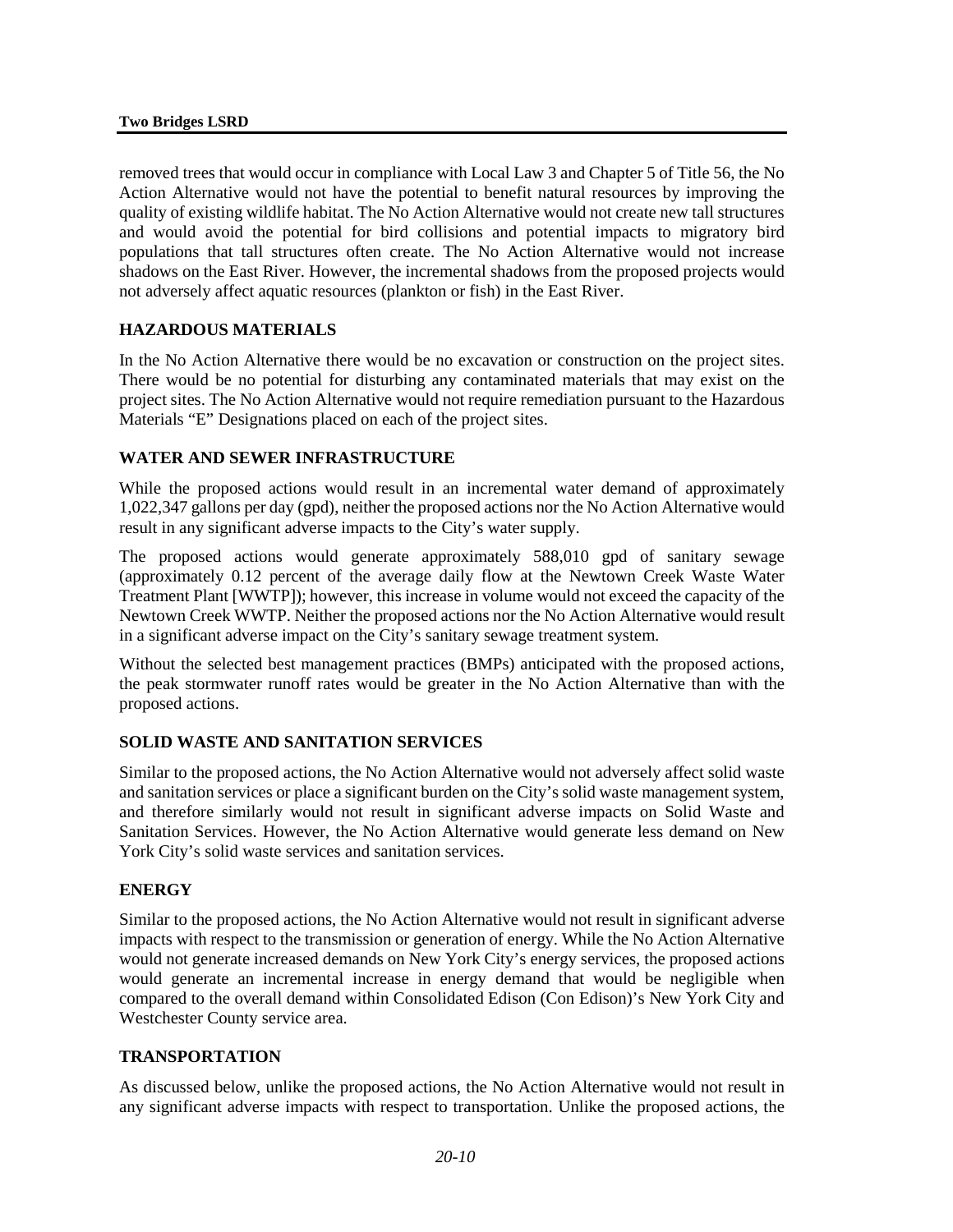No Action Alternative would not result in significant adverse traffic impacts to 6, 5, and 10 intersections in the weekday AM, midday, and PM peak hours, respectively. The proposed actions' significant adverse impact to the S1 stairway at the East Broadway station during the weekday AM and PM peak hours and the P3 stairway at the same station during the AM peak hour would not occur under the No Action Alternative. Furthermore, the proposed actions' significant adverse impact to one sidewalk in the weekday AM and PM peak hours, and to three crosswalks during one or more of the weekday AM, midday, and PM peak hours, would not occur under the No Action Alternative. As with the proposed actions, demand for off-street parking spaces within the parking study area would exceed capacity during the weekday AM, midday, and PM peak periods, but there would be available off-street parking capacity in the weekday overnight period.

In the No Action Alternative, traffic, parking, transit, and pedestrian demand in the study area would increase as a result of background growth, development that could occur pursuant to existing zoning (i.e., as-of-right development), and other development projects likely to occur within and in the vicinity of the project area.

#### *TRAFFIC*

Independent of the proposed actions, traffic levels of service (LOS) at many locations in the study area would experience congested conditions in the future. Under the No Action Alternative, of the 29 signalized intersections and two unsignalized intersections analyzed (containing 144 total lane groups), 33, 31, and 37 lane groups (all signalized) would operate at LOS D or worst during the weekday AM, midday, and PM peak hours, respectively; this is compared with 39, 32, and 40 lane groups (all signalized) operating at LOS D or worst during the corresponding peak hours under the proposed actions. There would be no intersections with significant adverse traffic impacts under the No Action Alternative compared with 6, 5, and 10 impacted intersections during the weekday AM, midday, and PM peak hours, respectively, under the proposed actions.

#### *TRANSIT*

Under the No Action Alternative, the analyzed subway station elements would experience an increase in demand as a result of background growth and future developments anticipated within and in the vicinity of the project area, but the S1 stairway would not be significantly impacted, as predicted under the proposed actions during both the weekday AM and PM peak hours. Similarly, the P3 stairway would not be significantly impacted during the weekday AM peak hour. Like the proposed actions, the No Action Alternative would not result in any significant adverse impacts to fare arrays, other station elements, or subway/bus line-haul conditions.

#### *PEDESTRIANS*

Under the No Action Alternative, pedestrian volumes along analyzed sidewalks, crosswalks and corner areas are expected to increase compared with existing levels as a result of background growth as well as demand from new development.

#### *Sidewalks*

Under the No Action Alternative, only the north sidewalk of Madison Street between Rutgers Street and Pike Street would operate at LOS D or worse during the weekday AM and PM peak hour. The proposed actions' significant adverse impact to this sidewalk in the weekday AM and PM peak hours would not occur under the No Action Alternative.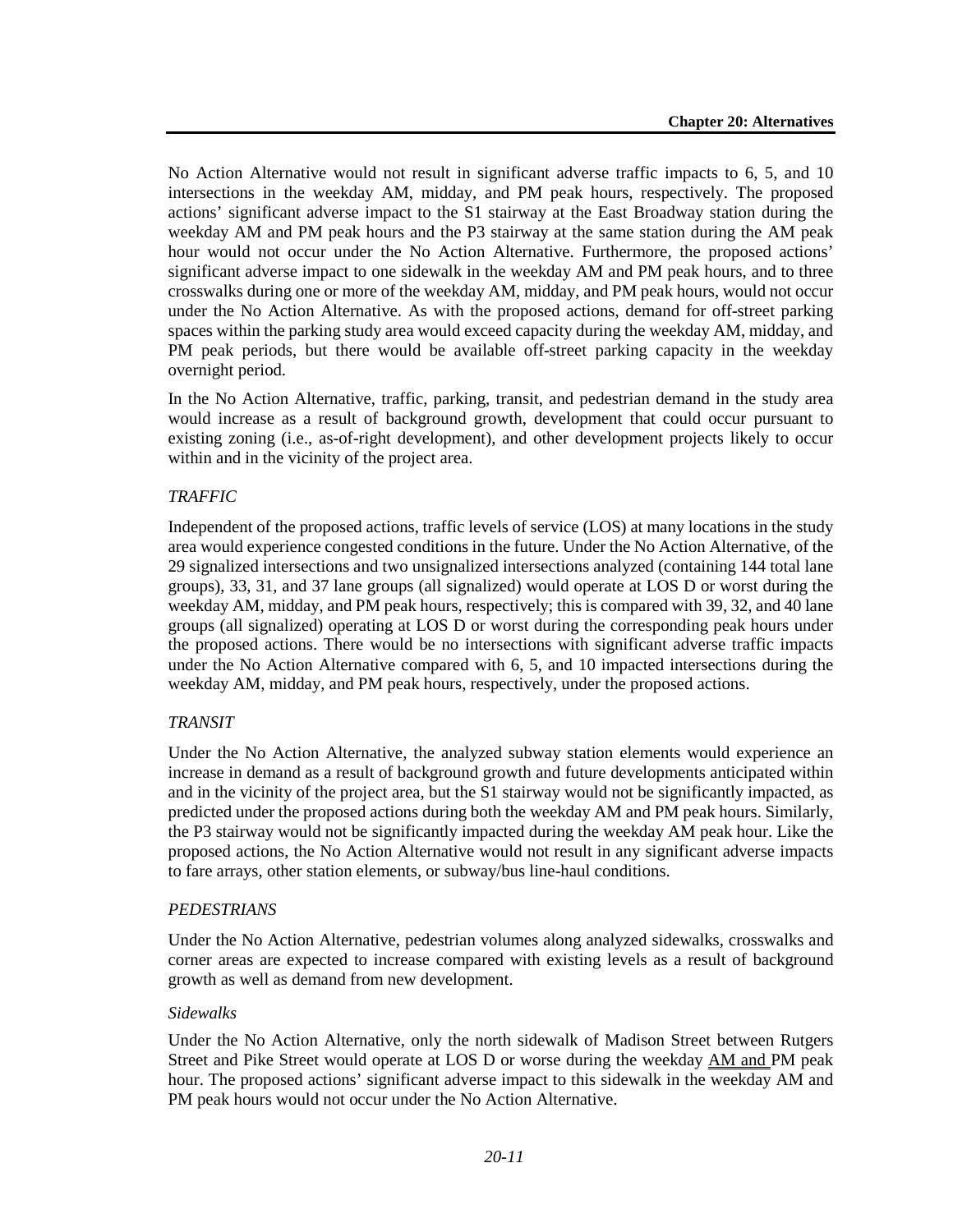#### **Two Bridges LSRD**

#### *Crosswalks*

Under the No Action Alternative, only the north crosswalk at Rutgers Street and Madison Street during the weekday AM peak hour, and the south crosswalk at Rutgers Street and Cherry Street during the weekday midday peak hour would operate at LOS D or worse. Unlike the proposed actions, the No Action Alternative would not result in significant adverse crosswalk impacts at the above two crosswalks and the west crosswalk of Rutgers Street and Madison Street.

#### *Corners*

Under the No Action Alternative, all analyzed corner areas are expected to operate at an uncongested LOS A or B in all peak hours. Like the proposed actions, the No Action Alternative would not result in any significant adverse corner impacts in any peak hour.

#### *PARKING*

Under the No Action Alternative, it is anticipated that demand for the area's off-street parking would increase due to new development and general background growth, with projected parking utilization expected to increase to 100, 128, 105 and 89 percent during the weekday AM, midday, PM, and overnight time periods, respectively. During the AM, midday, and PM periods, these utilization levels represent parking shortfalls of 7, 646, and 121 spaces, respectively. These levels are lower than the 113, 132, 116, and 112 percent utilization levels predicted for the same weekday AM, midday, PM, and overnight time periods under the With Action condition, for which parking shortfalls were estimated to range from approximately 270 to 760 spaces. As parking shortfalls in this area of Manhattan are not considered a significant adverse impact under *CEQR Technical Manual* criteria, significant impacts are not anticipated under the No Action Alternative or the proposed actions.

#### **AIR QUALITY**

The No Action Alternative would result in fewer vehicle trips and less mobile source pollution than the proposed actions. Since no significant adverse mobile source air quality impacts are predicted due to the proposed actions, neither the proposed actions nor the No Action Alternative would result in a significant adverse impact related to mobile sources.

Under the No Action Alternative, stationary sources of emissions would be lower than with the proposed actions. The restrictions on the type of fuel for heating and hot water and CHP systems, as well as on the use of low  $NO<sub>x</sub>$  burners for certain boilers, emission limits for certain CHP equipment, and the heights and placement of boiler and CHP exhaust stacks that would be put in place through the mapping of an (E) Designation for air quality on the project sites in the future with the proposed actions would not be required with the No Action Alternative. However, the existing air quality (E) Designation requirements for Site 5 would remain under the No Action Alternative.

## **CLIMATE CHANGE**

#### *GREENHOUSE GAS EMISSIONS*

In the No Action Alternative, there would be no increase in energy use on the project sites, or the ensuing greenhouse gas (GHG) emissions associated with the proposed buildings. Building and on-road energy use and the associated GHG emissions would remain largely unchanged, and may be reduced over time due to changes in the mix of fuel used to produce electricity provided to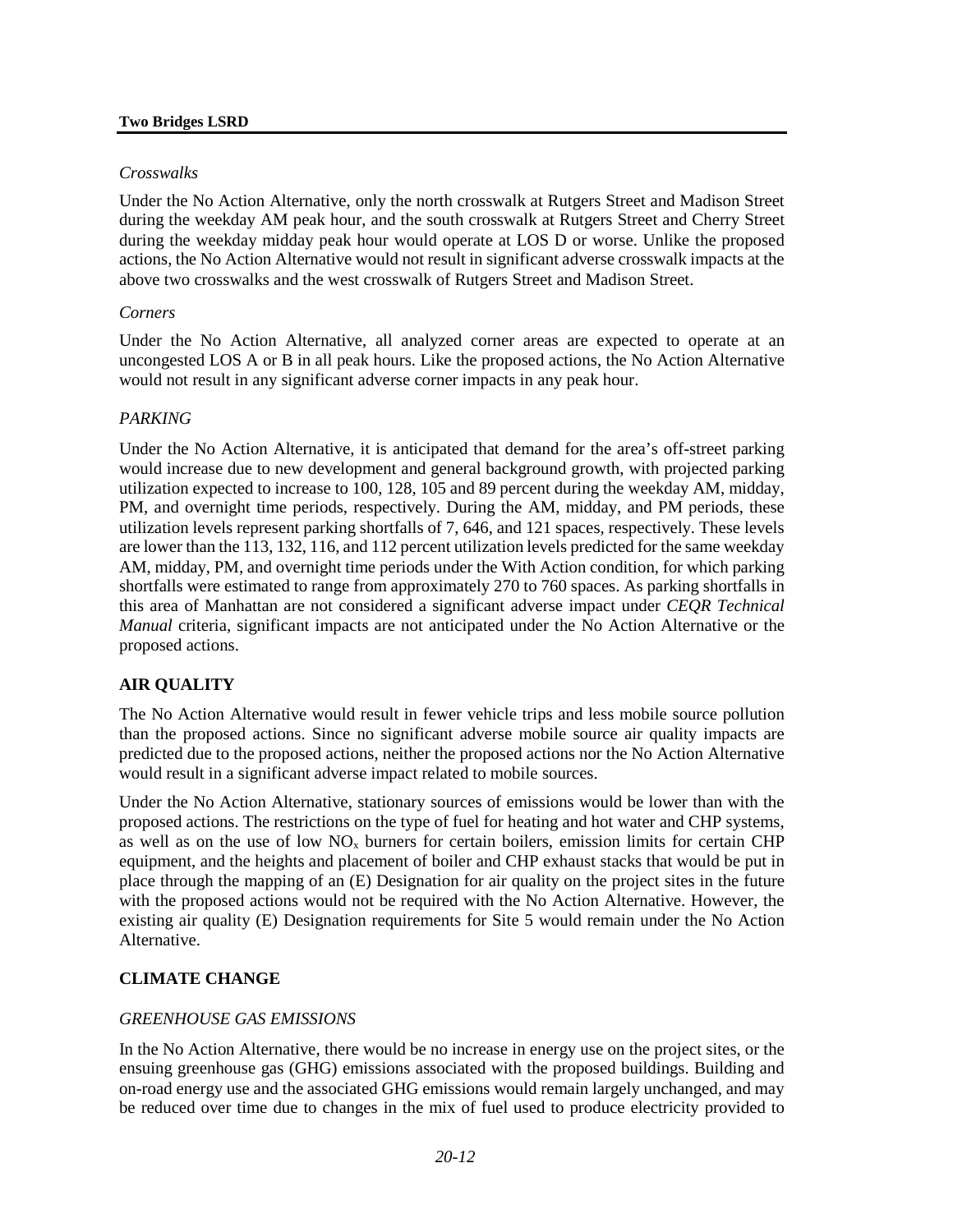building, fuels and technologies used for heating, and vehicle technology and fuel. Any increase in emissions which might occur under the proposed actions, associated with increased usage of the sites, would be likely to occur elsewhere in the No Action Alternative, addressing the same growth in residential population, similar requirement for commercial uses, and associated facilities and services. If those needs are provided in an area with less access to transit or with less efficient energy design requirements or a higher-carbon mix of electricity production, those emissions may be higher.

#### *RESILIENCE TO CLIMATE CHANGE*

In the No Action Alternative, the existing buildings and uses on the project sites would be unchanged from current conditions and would continue to be vulnerable to current potential coastal flooding conditions during severe storms, with increasing potential damage and flood elevations in the future. It is assumed that none of the resilience measures provided on the project sites by the proposed actions, for existing buildings as well as proposed buildings, would be undertaken in the No Action Alternative.

#### **NOISE**

In the No Action Alternative, traffic volumes would increase due to background growth and trips associated with new development that would occur independent of the proposed actions, but there would be no increases due to additional vehicular trips associated with the proposed projects. Like with the proposed actions, there would be no significant adverse noise impacts in the No Action Alternative, as neither scenario would generate sufficient traffic to have the potential to cause a significant mobile source noise impact. Further, the proposed buildings' mechanical systems (i.e., heating, venting, and air conditioning [HVAC] systems) would be designed to meet all applicable noise regulations and to avoid producing levels that would result in any significant increase in ambient noise levels. Therefore, neither the proposed actions nor the No Action Alternative would result in any significant adverse noise impacts related to building mechanical equipment.

In the With Action condition, due to existing high levels of ambient noise in the area, building attenuation would be required to ensure that interior noise levels meet CEQR criteria. The proposed designs for the three proposed buildings include acoustically rated windows and central air conditioning as alternate means of ventilation. The proposed buildings would provide sufficient attenuation to achieve the CEQR interior  $L_{10(1)}$  noise level guideline of 45 dBA or lower for residential or community facility uses and 50 dBA or lower for retail uses. The window/wall attenuation and alternate means of ventilation requirements would be codified in a Noise (E) Designation on the project sites. In the No Action Alternative, there would be no need for Noise (E) Designations to be placed on the project sites.

#### **NEIGHBORHOOD CHARACTER**

Similar to the proposed actions, the No Action Alternative would not result in significant adverse impacts associated with neighborhood character. Similar to the proposed actions, the No Action Alternative would not result in significant adverse impacts in the areas of land use, zoning, and public policy; socioeconomic conditions; historic and cultural resources; urban design and visual resources; and noise. In comparison to the proposed actions, the No Action Alternative would avoid significant adverse impacts with respect to open space, shadows, and transportation, none of which result in a significant change to one of the determining elements of neighborhood character; however, the No Action Alternative would not result in potential benefits to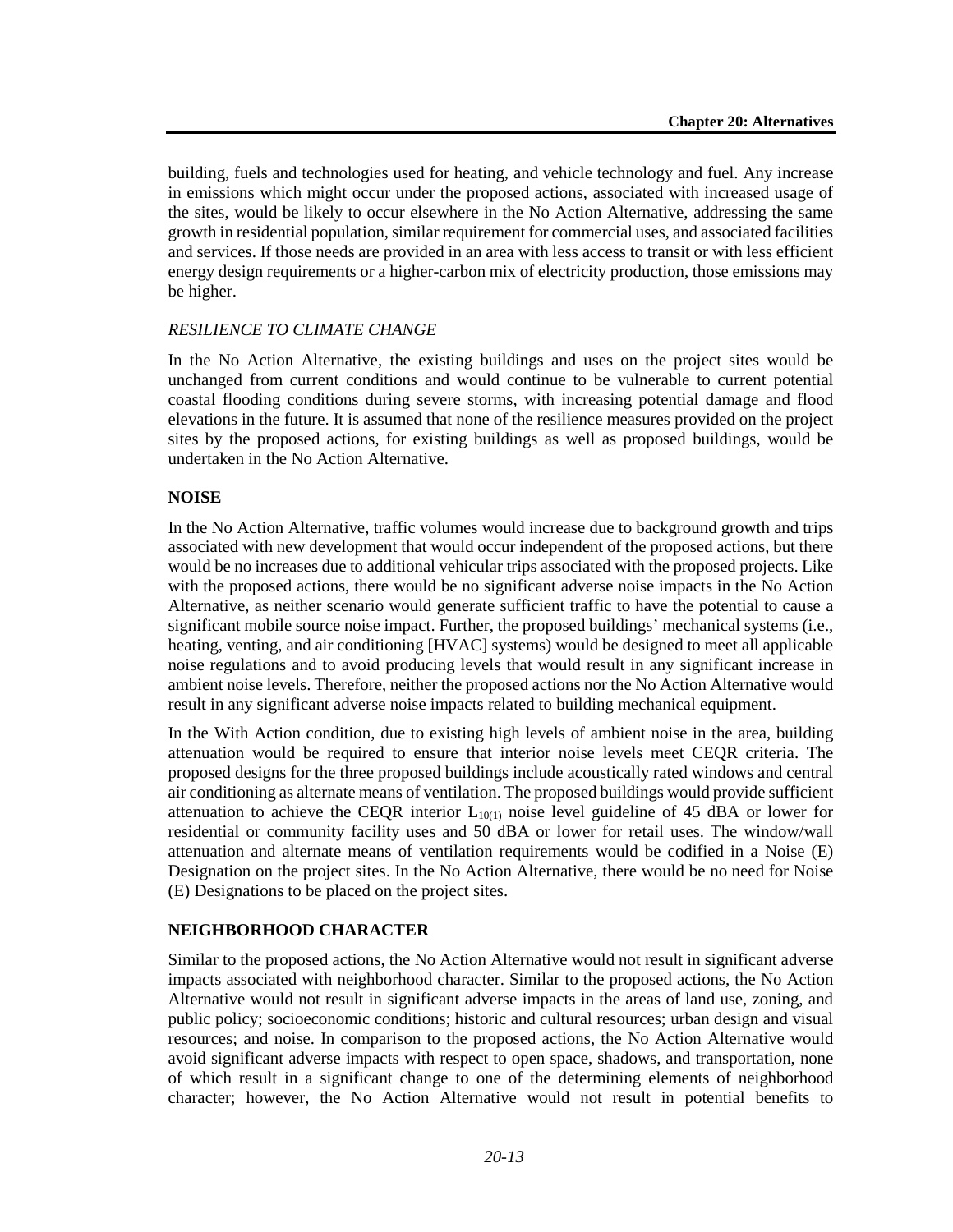neighborhood character, including dedicating an enlarged Rutgers Slip Open Space with new publicly accessible amenities, altering urban design conditions with streetscape elements intended to enliven the surrounding area and establishing a consistent street wall along Cherry and South Streets.

#### **CONSTRUCTION**

The No Action Alternative would not involve any construction on the project sites, and none of the potential impacts associated with construction would occur.

None of the projected construction trips would occur with the No Action Alternative and thus none of the resulting significant adverse traffic impacts would occur, including the unmitigatable impacts at the South Street and Montgomery Street and at the Chatham Square and Worth Street/Oliver Street intersections. The No Action Alternative would not exacerbate the identified parking shortfall.

The No Action Alternative would not generate construction worker transit trips. With the proposed projects, significant adverse impacts on transit services during construction are not anticipated until at least one of the three proposed buildings is completed and occupied.

The No Action Alternative would not generate any construction worker pedestrian trips. However, even with construction of the proposed projects the potential for any significant adverse pedestrian impacts is not anticipated until at least one of the three proposed buildings is completed and occupied.

As no construction would occur on the project sites in the No Action Alternative, unlike the proposed actions, there would not be the potential to result in temporary significant adverse construction noise impacts.

With the No Action Alternative, there would be no need for measures to be undertaken during construction of the proposed actions to minimize the effects of the proposed projects on the nearby community, including those related to communication with the community, community safety, and environmental performance.

#### **PUBLIC HEALTH**

Under both the No Action Alternative and the proposed actions, no unmitigated significant adverse impacts would occur in the areas of hazardous materials, air quality, water quality, or noise. However, unlike the proposed actions the No Action Alternative would not result in constructionperiod noise levels that would constitute potential temporary significant adverse impacts. As no construction would occur on the project sites in the No Action Alternative, no temporary construction period-noise exceedances would occur. Therefore, the No Action Alternative would not result in significant adverse public health impacts.

# **C. NO UNMITIGATED SIGNIFICANT ADVERSE IMPACTS ALTERNATIVE**

#### **ALTERNATIVE IDENTIFICATION**

In order to identify a No Unmitigated Significant Adverse Impact Alternative, the full range of impacts identified for the proposed projects was considered to determine what avoidance measures would be required for the different types of impacts.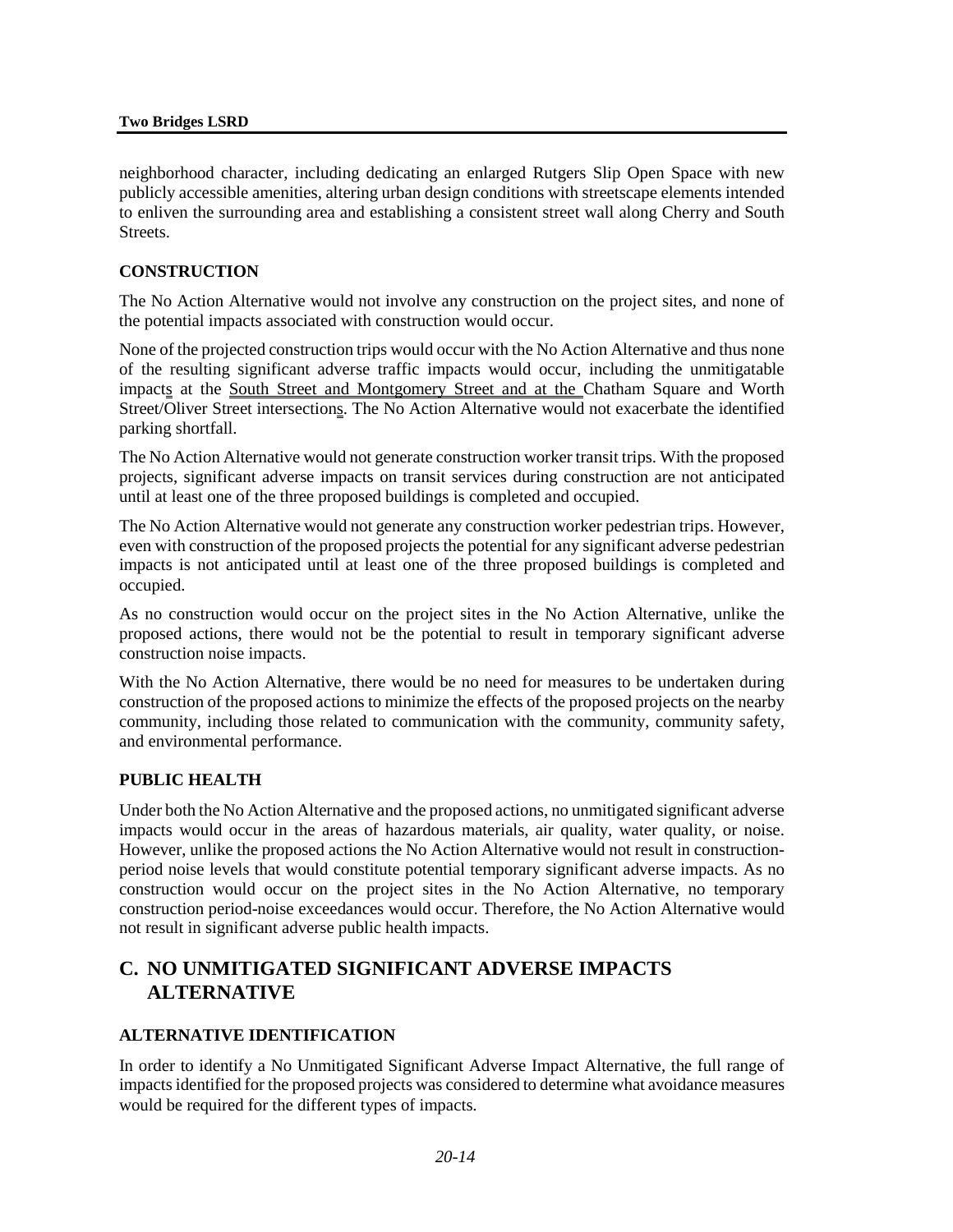The proposed projects' identified significant adverse impacts on public elementary schools, publicly funded child care, open space, shadows, traffic, transit, and pedestrians that, and construction-period traffic and transit could be partially or fully mitigated with the measures identified in Chapter 21, "Mitigation." The proposed projects are anticipated to have significant adverse impacts that may not be able to mitigated in the areas of traffic, transit construction-period traffic, and construction-period noise. Therefore, those technical areas are considered below.

#### **TRANSPORTATION**

For the proposed projects, unmitigated significant adverse traffic impacts were identified at South Street and Montgomery Street during the weekday AM and PM peak hours, and at Chatham Square and Worth Street/Oliver Street during the weekday AM, midday, and PM peak hours. The proposed projects would also result in a significant adverse subway stairway impact at the S1 stairway at the East Broadway station during the weekday AM and PM peak hours and the P3 stairway at the same station during the weekday AM peak hour.

At these South Street and Montgomery Street intersections, because multiple lane groups/movements are projected to operate at congested levels under the future No Action condition, they are susceptible to significant adverse impacts from the addition of projectgenerated trips, and if impacts are identified at thesethis intersections, they would be difficult to mitigate. According to the *CEQR Technical Manual*, intersections incurring 50 or more peak hour vehicle trips are subject to a detailed analysis and evaluation of potential impacts. For projectgenerated vehicle-trip increments to not have the potential to cause significant adverse traffic impacts at these this intersections to fall below 50 during peak hours, the proposed projects would have to be reduced by about  $62-90$  percent, to approximately  $1,050285$  dwelling units.

For the impacts identified for the S1 and P3 stairways at the East Broadway station, construction of a new stairway (S2) across Rutgers Street, widening the existing P3 stairway, and the installation of American with Disabilities Act (ADA)-compliant elevators between the street and mezzanine levels and between the mezzanine and platform levels have been proposed. While discussions with New York City Transit (NYCT) are underway to determine the feasibility of these improvement measures, if they are deemed infeasible and no alternative mitigation measures can be identified, then the significant adverse impacts identified for the S1 and P3 stairways would remain unmitigated. Similar to conditions described above for the South Street and Montgomery Street, the S1 and P3 stairways are also projected to operate at congested levels under the future No Action condition, and hence are susceptible to significant adverse impacts from the addition of projected-generated trips. According to the *CEQR Technical Manual*, stations incurring 200 or more peak hour trips are subject to a detailed analysis and evaluation of potential impacts. For project-generated trip increments at this station to fall below 200 during peak hours, the proposed projects would need to be reduced by nearly 83 percent, to fewer than 500 dwelling units.

Both of The above reductions described above would substantially compromise the proposed projects' stated goals, including the creation of up to 694 permanently affordable housing units, providing additional resiliency measures at each site; achieving high quality urban design, architecture, community facility space, and open space elements; providing intended enhancements to the surrounding streetscape and enlivening pedestrian experience, through the creation of new buildings, landscaping, and open space on the project sites including both new and altered on-site open space (of which 33,550 sf would be dedicated as publicly accessible); adding to the retail mix already located in the Two Bridges neighborhood; and strengthening the City's tax base by encouraging development and employment opportunities in the area. TheA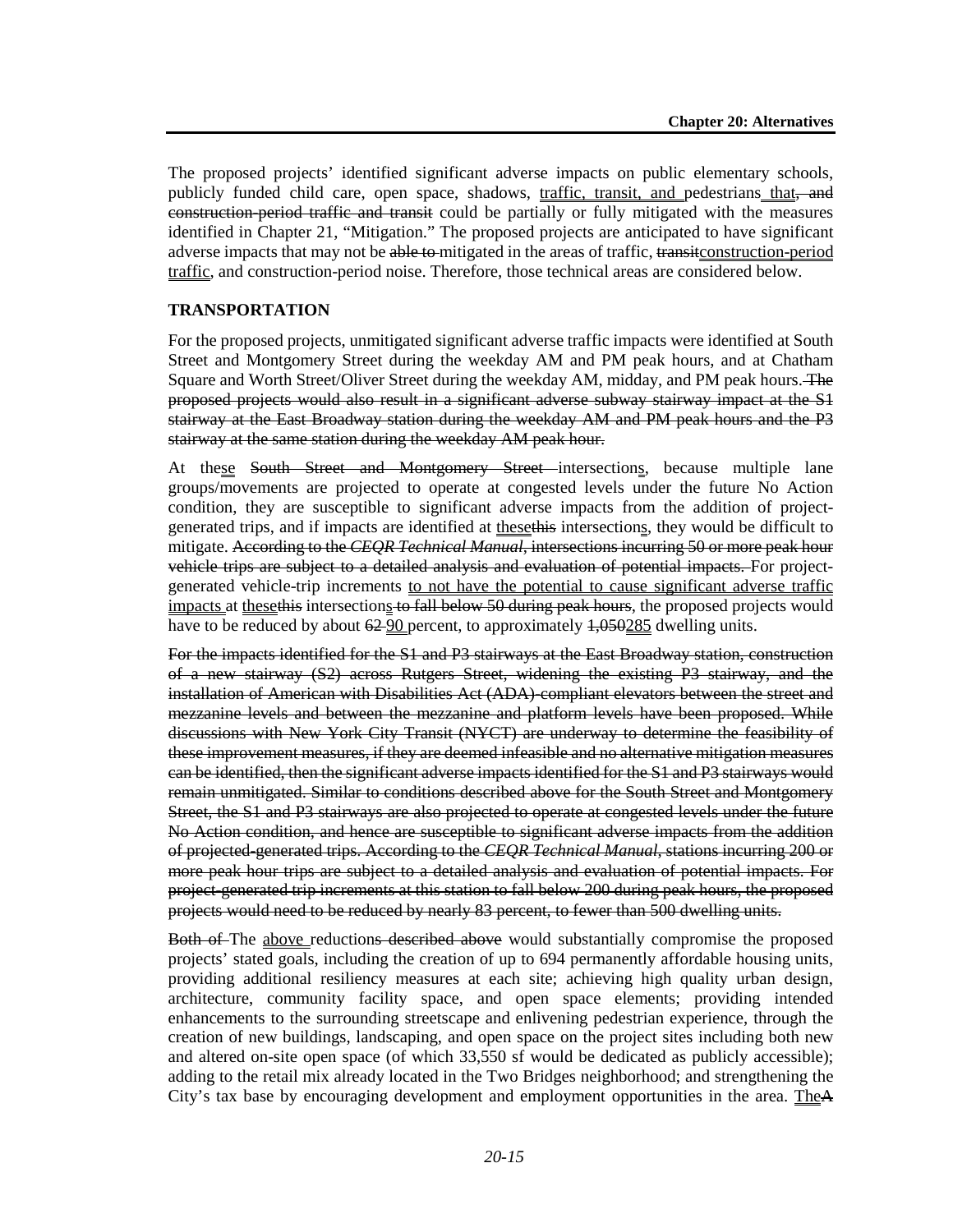approximately  $62-90$  percent reduction in the project programs would reduce the maximum number of affordable units to 26471<del>, and an 83 percent reduction would reduce the maximum</del> number of affordable units to 125. Given A development program with this these reductions in affordable units, neither a reduction of 62 percent to avoid the significant adverse traffic impacts, nor a reduction of 83 percent to avoid the significant adverse subway stair impacts, would not be considered a reasonable alternative to avoid these potential unmitigated significant adverse impacts. Therefore, no reasonable alternative could be developed to avoid these potential unmitigated significant adverse traffic impacts.

## **CONSTRUCTION**

## *TRAFFIC*

The peak construction traffic increments during the construction peak hours (6:00 to 7:00 AM and 3:00 to 4:00 PM) would be lower than the full operational traffic increments associated with the proposed projects in 2021 during the 8:00 to 9:00 AM and 5:00 to 6:00 PM commuter peak hours. Therefore, if traffic impacts occur during the peak construction, they are expected to be within the envelope of significant adverse traffic impacts identified for the With Action condition. However, as with the operational condition, there could be significant adverse traffic impacts at the South Street and Montgomery Street and the Chatham Square and Worth Street/Oliver Street intersections that could not be fully mitigated during one or more analysis peak hours but such effects would be temporary and limited to the peak construction period. As discussed above under "Transportation," no reasonable alternative could be developed to avoid such temporary construction-period traffic impacts without substantially compromising the proposed projects' stated goals.

#### *NOISE*

The detailed noise modeling analysis concluded that construction of the proposed projects in the With Action condition has the potential to result in construction-period noise levels that exceed the *CEQR Technical Manual* noise impact criteria for an extended period of time at the façades of residences facing the project sites on Cherry Street; the eastern, southern, and western façades of 64 Rutgers Street; 80 Rutgers Slip; the northern, eastern, and a portion of the southern façades of 82 Rutgers Slip; a portion of the northern façade and the eastern and western façades of 265 and 275 Cherry Street; residences immediately adjacent to Site 6A; portions of the northern and western façades of 286 South Street; and portions of the northern and eastern façades of the residences west of Site 4 (4A/4B). Construction-period noise levels of this magnitude for an extended duration would constitute a significant adverse impact. No feasible and practicable mitigation measures have been identified that would fully mitigate the construction-period noise impacts. Therefore, the identified the construction-period noise impacts would remain unmitigated.

Based on field observations, the buildings where construction-period noise impacts have been identified appear to have insulated glass windows and an alternative means of ventilation. The provision of replacement windows is not anticipated to provide substantial improvement in the amount of façade attenuation or reduction in interior noise levels at all impacted receptor locations at buildings with existing through-the-wall air conditioning units, PTAC units, or window air conditioning units. These air conditioning units, which are necessary to maintain the closedwindow condition, would remain as a pathway for construction noise to enter the building. Therefore, there are no feasible and practicable mitigation measures that could further reduce or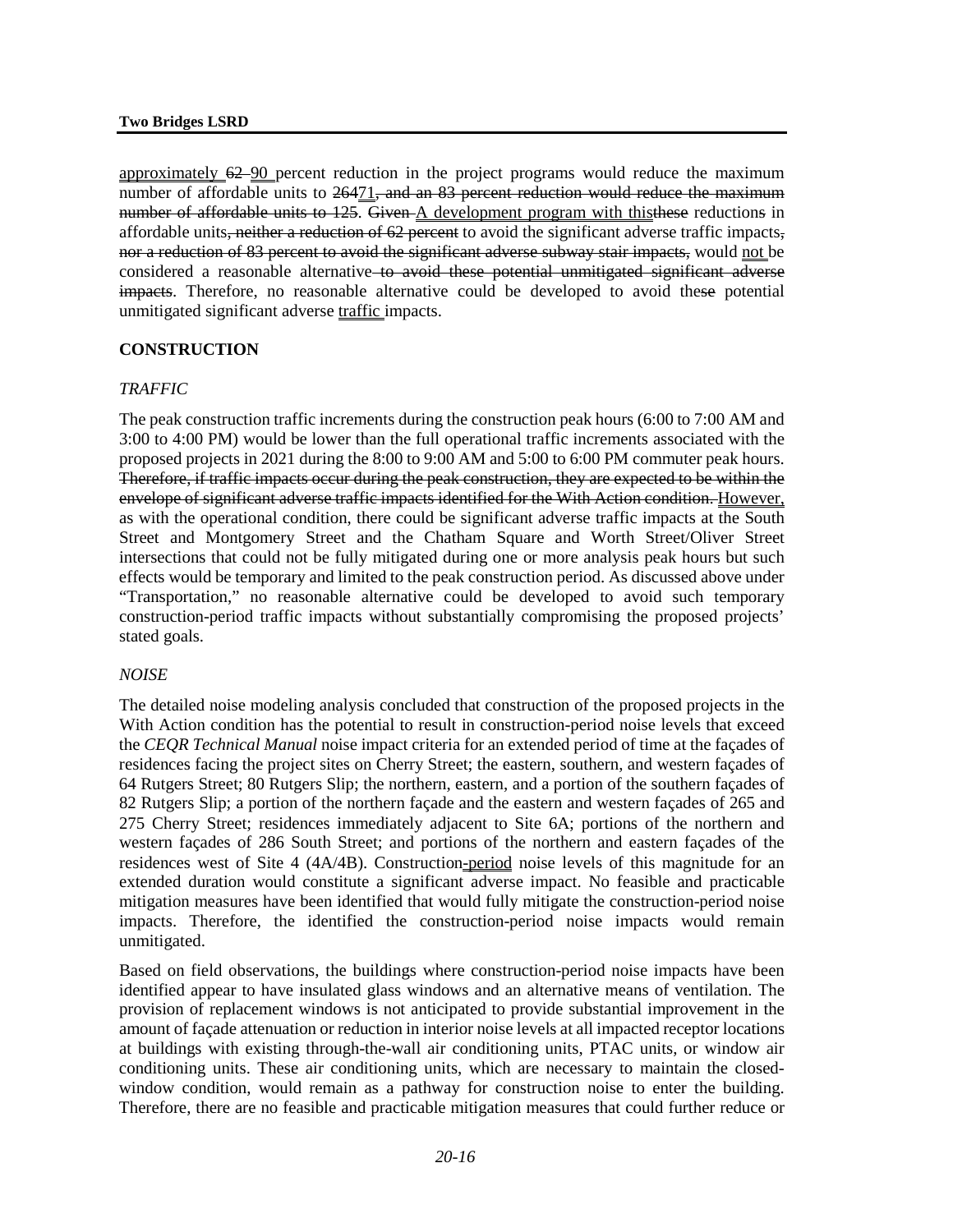fully eliminate the potential significant adverse construction-period noise impacts at these locations. The provision of replacement windows at the residences west of Site 4 (4A/4B) is not anticipated to be practicable as these buildings are currently under construction and would be expected to be provided with high-quality double glazed windows.

As described in Chapter 22, "Project Permutations," the noise impacts predicted at 64 Rutgers Street, 80 Rutgers Slip, 82 Rutgers Slip, and the residences west of Site 4 (4A/4B) could not be fully eliminated unless the Site 4 (4A/4B) project does not move forward; the noise impacts at 265 and 275 Cherry Street could not be fully eliminated unless the Site 5 project does not move forward; and the noise impacts predicted at residences facing the project sites on Cherry Street, the residences immediately adjacent to Site 6A, and 286 South Street could not be fully eliminated unless the Site 6A project does not move forward.

Therefore, no reasonable alternative could be developed to avoid the temporary unmitigated construction-period noise impact without substantially compromising the proposed projects' stated goals.

# **D. REDUCED HEIGHT ALTERNATIVE**

# **ALTERNATIVE IDENTIFICATION**

During the public review of the DEIS, comments were made requesting consideration of an alternative under which the C6-4 zoning district would be left in place, but a maximum height limit of 350 feet would be imposed (the "Reduced Height Alternative"). Under the Reduced Height Alternative, each of the proposed buildings would be limited to a height to 350 feet. Given existing open spaces and easements, there is a limited footprint available for each building. On Sites 4 (4A/4B) and 6A, the foot prints and the bases of the buildings would be the same as with the proposed projects. On Site 5 instead of having two towers on the base as proposed, the building would be continuous and there would be no opening toward the East River. The Rutgers Slip Open Space, an approximately 0.77-acre area, would remain a private recreation area and, due to easements in this area, the building would not be constructed in this area.

On Site 4 (4A/4B), the Reduced Height Alternative would reduce the maximum number of dwelling units to 148, a reduction of 78 percent. On Site 5, the maximum number of dwelling units would be reduced by about 55 percent to 612. On Site 6A, this alternative would reduce the maximum number of dwelling units by about 66 percent to 263.

The applicants have advised that with the reduced number of units under the Reduced Height Alternative, it would not be financially feasible to provide affordable housing without subsidy support, given the land costs, construction costs, and the cost of the transit mitigation measures.

The Reduced Height Alternative, therefore, does not meet the goals and objectives of the proposed project to provide new housing, including a significant amount of affordable housing in furtherance of the City's *Housing New York* program.

## **LAND USE, ZONING, AND PUBLIC POLICY**

Under the Reduced Height Alternative, three new largely residential buildings would be created in the Two Bridges LSRD, but at an overall height of 350 feet, the new buildings would be substantially shorter that the proposed buildings. Existing on-site open spaces would be altered with new amenities, but the Rutgers Slip Open Space would not be dedicated as publicly accessible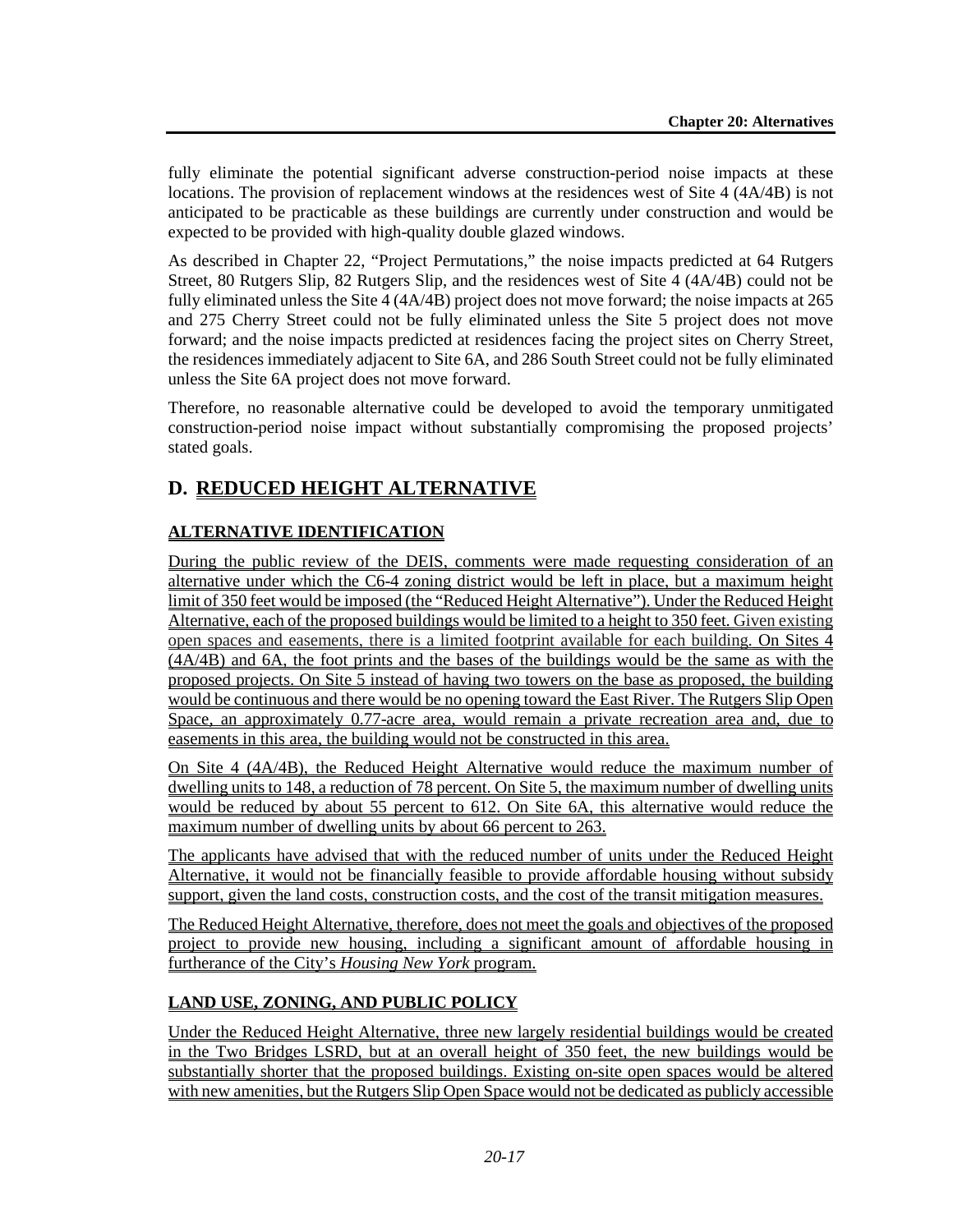and the dedication of the Site 4 (4A/4B) open space as publicly accessible would not be required as a mitigation measure. The partially vacant retail building at 235 Cherry Street on Site 4 (4A/4B) would be re-tenanted. There would be modifications to the Two Bridges LSRD, but it would remain underdeveloped in terms of its floor area potential under the existing C6-4 zoning. Up to 1,023 residential units could be built; however, because it would not be financially feasible for the applicants to include affordable units within the buildings, this alternative would not support the Mayor's affordable housing program.

On Site 4 (4A/4B), the existing private open space on Lots 15, 70, and 76 would be altered with new amenities. On Site 5, the existing surface parking lot along South Street would be replaced by a new building with below-grade parking. The existing private open space between the 265 and 275 Cherry Street buildings and along Rutgers Slip would be expanded and altered with new amenities. On Site 6A, the existing vacant lot would be replaced by a new building, and a new private open space would be created. Further, resiliency measures in keeping with the resiliency policies of New York City would be provided on the project sites to protect the existing buildings as well as the new buildings.

Zoning and public policies affecting the study area are expected to remain unchanged from existing conditions[.3](#page-17-0) Both the LMCR and ESCR programs are expected to have progressed to protect the shoreline and low-lying upland areas.

In summary, neither the Reduced Height Alternative nor the proposed actions would result in significant adverse impacts to land use, zoning or public policy.

## **SOCIOECONOMIC CONDITIONS**

Neither the Reduced Height Alternative nor the proposed actions would result in significant adverse impacts due to direct residential and business displacement, indirect residential and business displacement, or result in adverse effects on specific industries. Under the Reduced Height Alternative, new development would occur on the three project sites; however, it would produce fewer units than anticipated with the proposed actions, none of which would be affordable.

## *DIRECT RESIDENTIAL DISPLACEMENT*

 $\overline{a}$ 

Similar to the proposed actions, the Reduced Height Alternative would not result in significant adverse socioeconomic impacts due to direct residential displacement. On Site 4 (4A/4B), the same 10 dwelling units that would be removed from the 80 Rutgers Slip building and replaced in the new Site 4 (4A/4B) building would be removed and replaced in the new building. As with the proposed actions, an additional nine dwelling units in the 80 Rutgers Slip building would be renovated. The approximately 19 residents of those units would be relocated during the

<span id="page-17-0"></span> $3$  As described in Chapter 2, "Land Use, Zoning, and Public Policy," there is a pending application, the "Modification to LSRD Special Permit Text Amendment," which would amend Article VII, Chapter 8 (Special Regulations Applying to Large-Scale Residential Developments) of the Zoning Resolution to require a special permit for modifications to the existing large-scale residential development within the former Two Bridges Urban Renewal Area. The land use application and the draft EAS are in the review process with DCP. It is unknown at this time when the application will be complete and ready for referral into public review.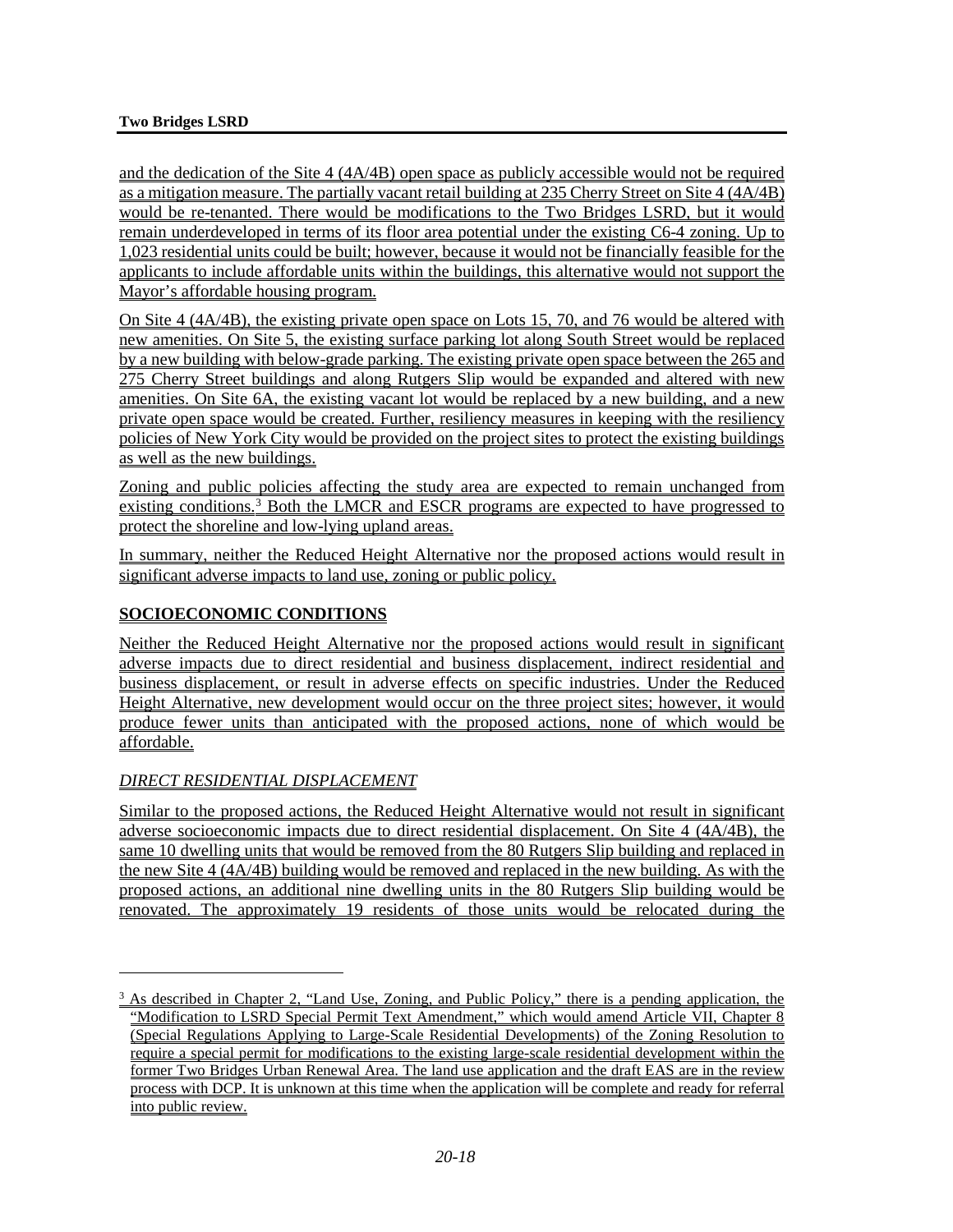construction period to comparable, newly renovated units within the 80 Rutgers Slip building as they become available, or, if necessary, to units in neighboring buildings.

## *DIRECT BUSINESS DISPLACEMENT*

Similar to the proposed actions, the construction of the Reduced Height Alternative may temporarily displace the Stop 1 Food Market (on Site 5), and it would not result in significant adverse socioeconomic impacts due to direct business displacement.

## *INDIRECT RESIDENTIAL DISPLACEMENT*

Similar to the proposed actions, the Reduced Height Alternative would not result in significant adverse impacts due to indirect residential displacement. Neither the proposed actions nor the Reduced Height Alternative would introduce a trend or accelerate a trend of changing socioeconomic conditions that might potentially displace a vulnerable population to the extent that the socioeconomic character of the neighborhood would change.

There is already a readily observable trend toward higher incomes and new market-rate residential development in the socioeconomic conditions study area which would continue in the future either with the proposed actions or in the Reduced Height Alternative. However, in the Reduced Height Alternative it would not be financially feasible for the applicants to provide affordable units. In this respect, the Reduced Height Alternative would not provide dwelling units that are affordable to households with a wide a range of incomes.

In summary, similar to the proposed actions, the Reduced Height Alternative would not result in significant adverse impacts due to indirect residential displacement.

## *INDIRECT BUSINESS DISPLACEMENT*

Neither the Reduced Height Alternative nor the proposed actions would result in significant adverse impacts due to indirect business displacement. Similar to the proposed actions, the Reduced Height Alternative would not introduce new economic activities that would substantially alter existing economic patterns within the study area, nor would it alter the land use character of the study area. The project sites and broader socioeconomic study area have well-established residential and retail markets such that neither the proposed actions nor the Reduced Height Alternative would substantially alter commercial real estate trends in the area.

## *ADVERSE EFFECTS ON SPECIFIC INDUSTRIES*

Neither the Reduced Height Alternative nor the proposed actions would result in significant adverse impacts on specific industries. The Reduced Height Alternative would require temporary displacement during construction of the single business that might be displaced by the proposed projects—the Stop 1 Food Market. However, this market does not represent a critical mass of businesses within any City industry, category of business, or category of employment. Although this business is an amenity to the community, the goods and services offered can be found elsewhere within the socioeconomic study area, within a broader trade area, and within the City as a whole.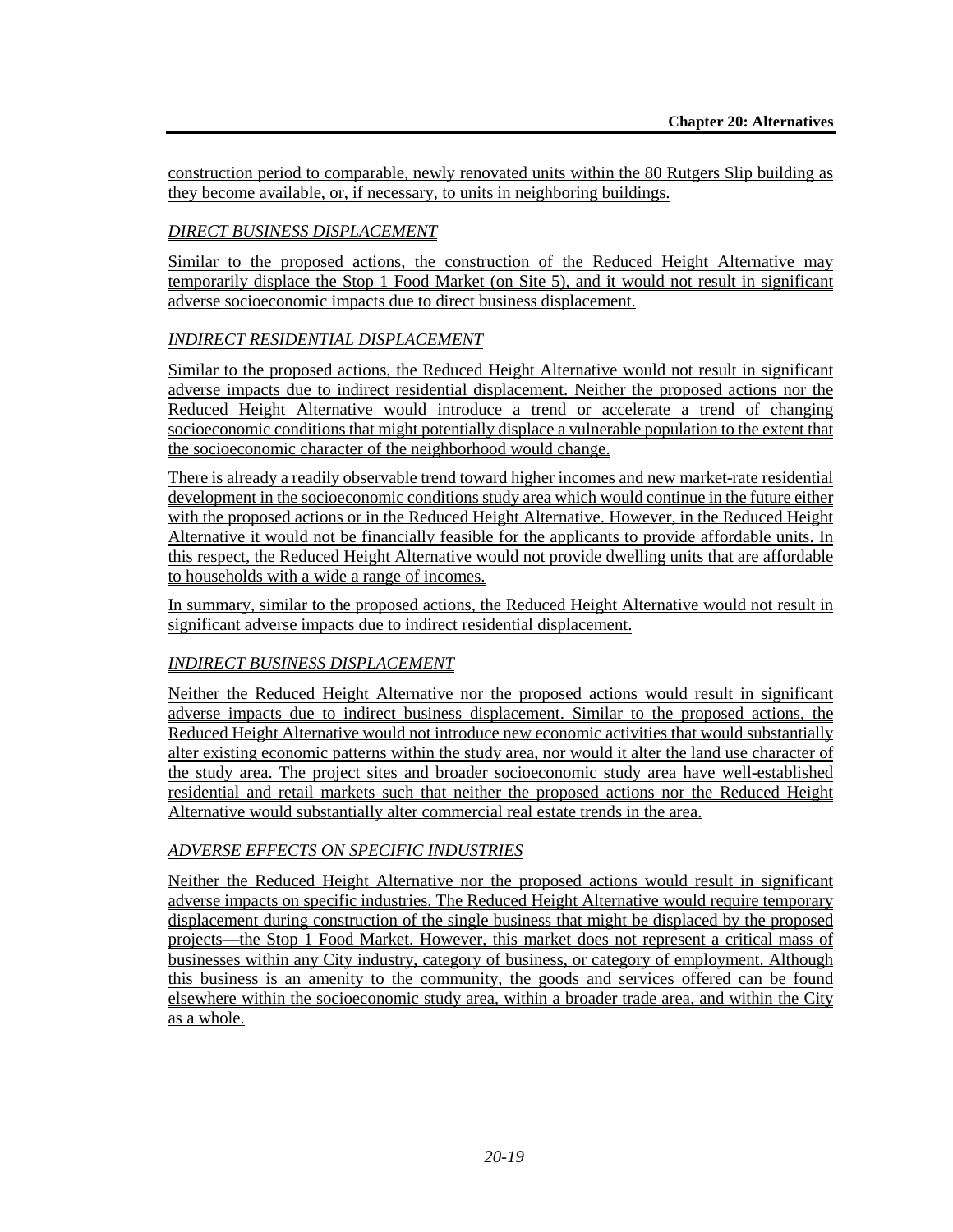## **COMMUNITY FACILITIES AND SERVICES**

### *PUBLIC SCHOOLS*

Neither the proposed actions (assuming 200 of the affordable units would be permanently designated for senior use) nor the Reduced Height Alternative would result in significant adverse impacts to elementary schools, intermediate schools, or high schools.

With a total of up to 1,023 total units, the Reduced Height Alternative would generate fewer units than 2,620, the maximum number of units that would avoid a significant adverse impact on public elementary schools.

#### *PUBLIC LIBRARIES*

Neither the proposed actions nor the Reduced Height Alternative would result in a noticeable change in the delivery of library services.

#### *PUBLICLY FUNDED CHILD CARE CENTERS*

Neither the Reduced Height Alternative nor the proposed actions (assuming 200 of the affordable units within the proposed projects would be permanently designated for senior housing) would have a significant adverse impact on publicly funded child care facilities.

With a total of up to 256 affordable units, the Reduced Height Alternative would generate fewer than 508 units, the maximum number to avoid a significant adverse impact on publicly funded child care.

## **OPEN SPACE**

Neither the proposed actions nor the Reduced Height Alternative would physically alter or displace publicly accessible open space resources. The Reduced Height Alternative would reduce the proposed actions' shadow impacts to the Cherry Clinton Playground and remove the shadow impact to the Lillian D. Wald Playground.

Under the Reduced Height Alternative, the existing private Rutgers Slip Open Space could be enlarged totaling approximately 33,550 sf (approximately 0.77 acres) and altered with new amenities. However, since the effects of the projects on open space resources in the area would be more modest, the Rutgers Slip Open Space would not be dedicated as publicly accessible open space as it would with the proposed actions.

With the number of dwelling units reduced by 63 percent to 1,023 and the population reduced by 63 percent to 2,160, even with the publicly accessible open space reduced by approximately 0.77 acres as compared to the proposed actions, the Reduced Height Alternative would avoid the open space impact which would occur under the proposed actions if more than 1,497 dwelling units are created. Accordingly, the improvements to Coleman Playground, Captain Jacob Joseph Playground, and Little Flower Playground would not be required as mitigations, as under the proposed actions. In the Reduced Height Alternative, the total, active, and passive open space ratios in the residential study area would be below the City's planning goals. With the Reduced Height Alternative, the study area's open space ratios would increase as compared to these ratios with the proposed actions.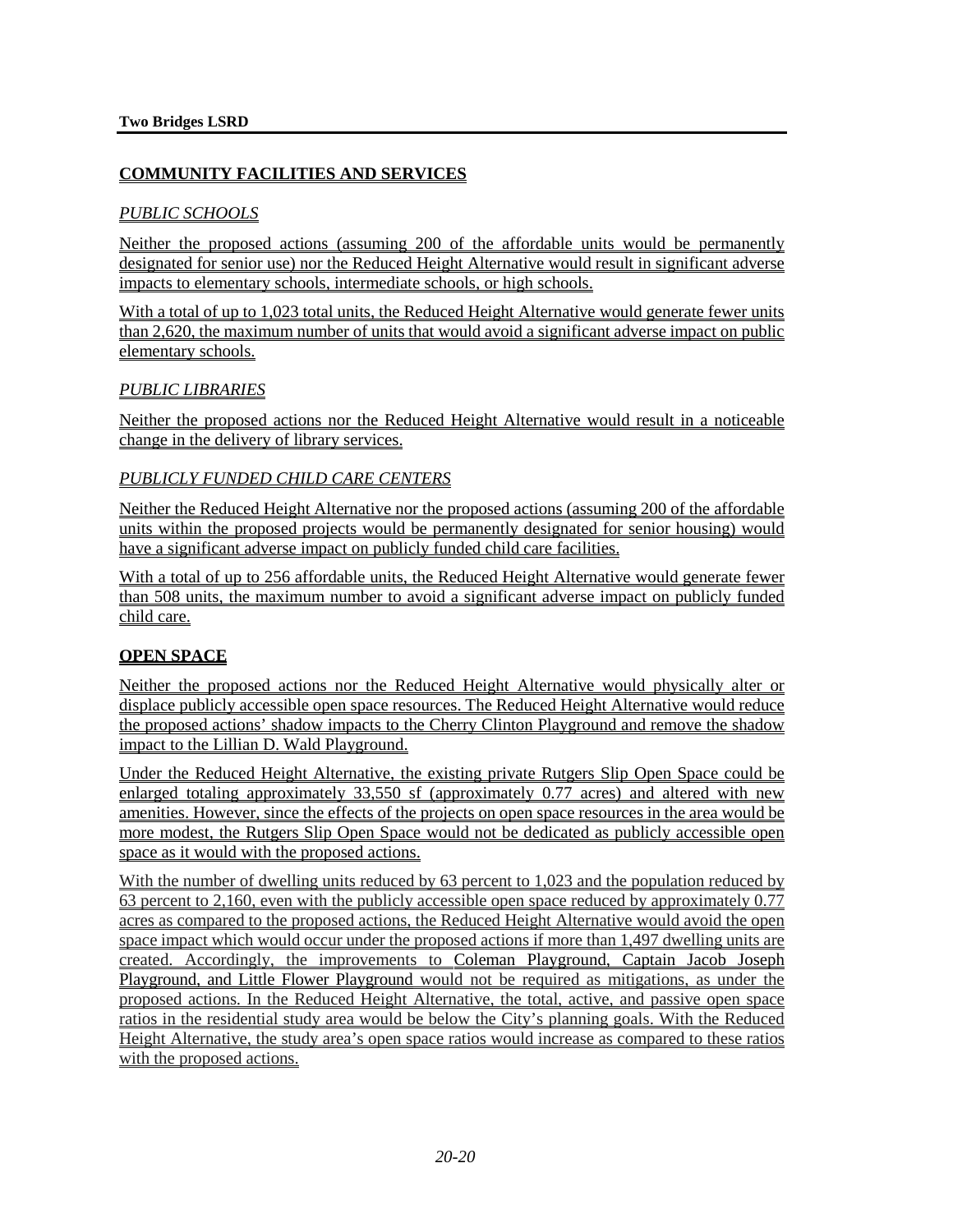## **SHADOWS**

At a height of 350 feet, the buildings in the Reduced Height Alternative would cast less incremental shadow on sunlight-sensitive resources. Unlike the incremental shadows of the proposed actions, incremental shadow from the Reduced Height Alternative would not cause a significant adverse impact to the use of the Lillian D. Wald Playground on the March 21/September 21 analysis day. The Reduced Height Alternative would cast less incremental shadows on the Cherry Clinton Playground on the March 21/September 21 analysis days compared with the proposed actions but, similar to the proposed actions, the extent and duration of the incremental shadow would be substantial enough to cause significant adverse impacts to the use of the playground and the health of a number of the trees in the playground. However, unlike the proposed actions, the Reduced Height Alternative would not cause a significant adverse shadow impact to the use of the playground on the May 6/August 6 analysis day. On December 21, when shadows are longest, the Reduced Height Alternative would cast the same shadow on Cherry Clinton Playground as the proposed actions, similarly resulting in a significant adverse impact on that analysis day.

## **HISTORIC AND CULTURAL RESOURCES**

Similar to the proposed actions, the Reduced Height Alternative would have the potential to disturb archaeological resources since the 350-foot-tall buildings would have the same bases and require similar subsurface disturbance on the project sites. Any undisturbed portions of Site 5 and Site 6A, which were determined to possess moderate to high sensitivity for landfill deposits and landfill-retaining structures and low to moderate sensitivity for historic period streetbed deposits and early wooden water mains, would be affected. Site 4 (4A/4B) also would also be disturbed; however, this site was determined to have low sensitivity for both types of resources. Archaeological monitoring would need to be undertaken for Sites 5 and 6A, and an Unanticipated Discoveries Plan would be developed for Site 4 (4A/4B).

Neither the proposed actions nor the Reduced Height Alternative would result in any significant adverse direct or indirect effects to known or potential historic architectural resources on the project sites or in the study area.

## **URBAN DESIGN AND VISUAL RESOURCES**

With the Reduced Height Alternative, the three buildings added to the LSRD would be much shorter than the three proposed buildings. In addition to the building on Site 5 being shorter, in order to maximize square footage potential within the 350-foot-height limit, it would have a slablike form oriented parallel to South Street. In contrast to the proposed Site 5 building, which has an opening between two towers, the Site 5 building with the Reduced Height Alternative would create a more enclosed courtyard between the residential buildings at 265 and 275 Cherry Street. Neither the proposed actions nor the Reduced Height Alternative would eliminate any significant publicly accessible view corridors or completely block public views to any visual resources, result in any substantial changes to the built environment of a historic district, or result in an area-wide rezoning. Like the proposed projects, with the Reduced Height Alternative, there would be new active ground floor uses intended to enliven the streetscape of the nearby study area.

The Reduced Height Alternative might somewhat reduce the potential for elevated pedestrianlevel wind conditions that were identified with the proposed actions. However, as noted above, even in the No Action Alternative, there would be one location where pedestrian-level winds potentially exceed the safety criterion.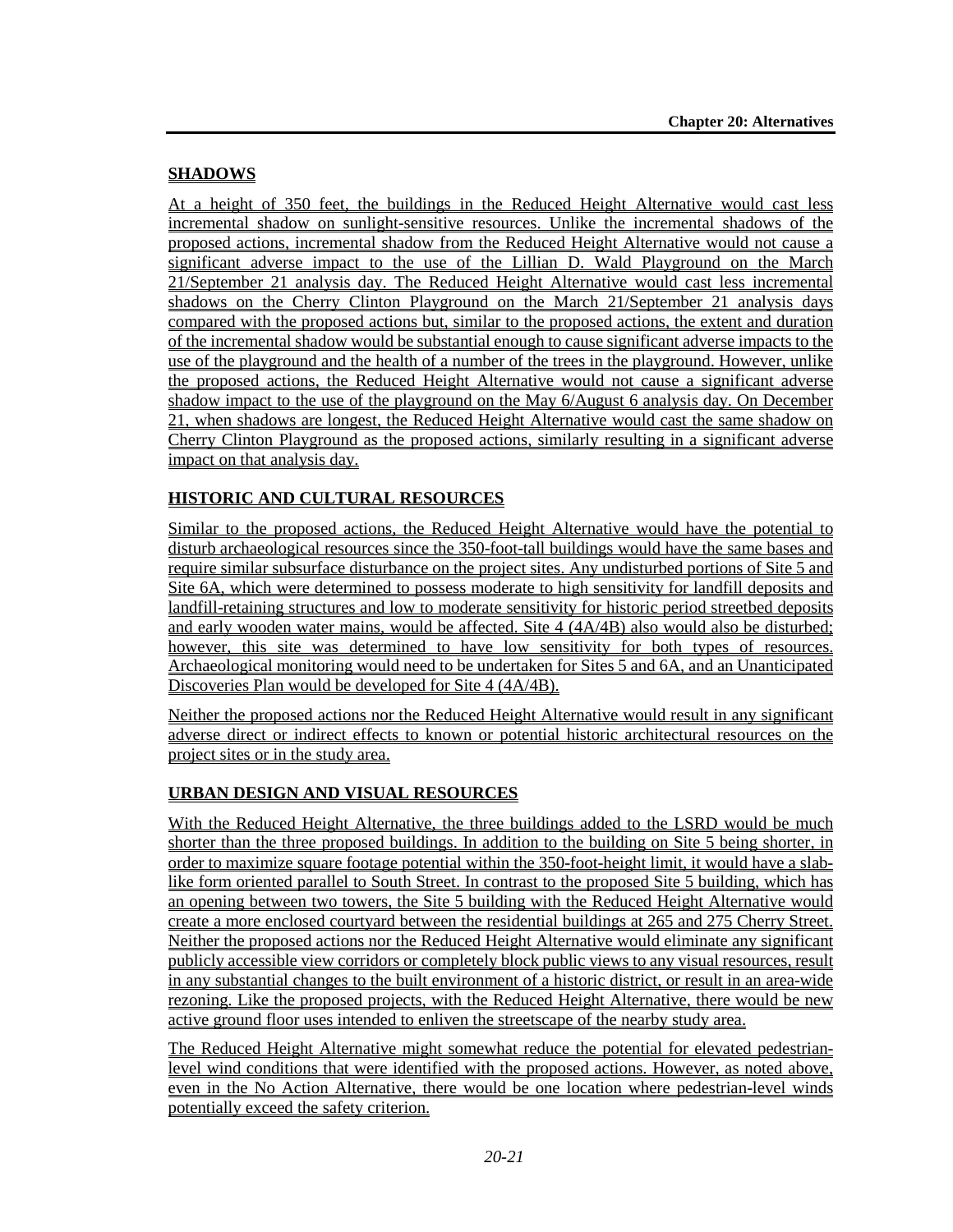Similar to the proposed actions and with the incorporation of any necessary measures to avoid elevated pedestrian level winds, the Reduced Height Alternative would not result in any significant adverse impacts on urban design and visual resources.

## **NATURAL RESOURCES**

Similar to the proposed actions, the Reduced Height Alternative would alter "paved roads/paths," "urban vacant lots," "mowed lawns with trees," and "urban structure exteriors," all of which provide limited habitat to wildlife other than species common to urban areas. Loss of this habitat area would have adverse effects on individual wildlife unable to find suitable available habitat in the vicinity of the study area; however, as with the proposed actions, loss of individuals of these common species would not result in a significant adverse impact. With new landscaping and tree replacement and/or restitution for removed trees that would occur in compliance with Local Law 3 and Chapter 5 of Title 56, the Reduced Height Alternative would have the potential to benefit natural resources by improving the quality of existing wildlife habitat similar to the proposed actions. With less tall new structures, the Reduced Height Alternative may reduce the potential for nighttime bird collisions. However, the majority of collisions occur during the daytime and often relate to reflections of trees and landscaping. The Reduced Height Alternative would substantially reduce the shadows cast on the East River. However, even with the proposed actions the incremental shadows from the proposed projects would not adversely affect aquatic resources (plankton or fish) in the East River.

## **HAZARDOUS MATERIALS**

In the Reduced Height Alternative, there would be excavation on the project sites similar to the proposed actions, and there would be the potential for disturbing any contaminated materials that may exist on the project sites. Similar to the proposed actions, the Reduced Height Alternative would require remediation pursuant to the Hazardous Materials "E" Designations placed on each of the project sites.

## **WATER AND SEWER INFRASTRUCTURE**

The proposed actions would result in an incremental water demand of approximately 1,022,347 gallons per day (gpd), and the Reduced Height Alternative would result in an incremental water demand of approximately 37 percent of that, 378,268 gpd. Neither the proposed actions nor the Reduced Height Alternative would result in any significant adverse impacts to the City's water supply.

The proposed actions would generate approximately 588,010 gpd of sanitary sewage (approximately 0.12 percent of the average daily flow at the Newtown Creek WWTP); however, this increase in volume would not exceed the capacity of the Newtown Creek WWTP. At approximately 37 percent of the proposed actions, the Reduced Height Alternative would generate 217,564 gpd of sanitary sewage. Neither the proposed actions nor the Reduced Height Alternative would result in a significant adverse impact on the City's sanitary sewage treatment system.

With the same best management practices (BMPs) as anticipated with the proposed actions, the peak stormwater runoff rates would be the same in the Reduced Height Alternative as with the proposed actions.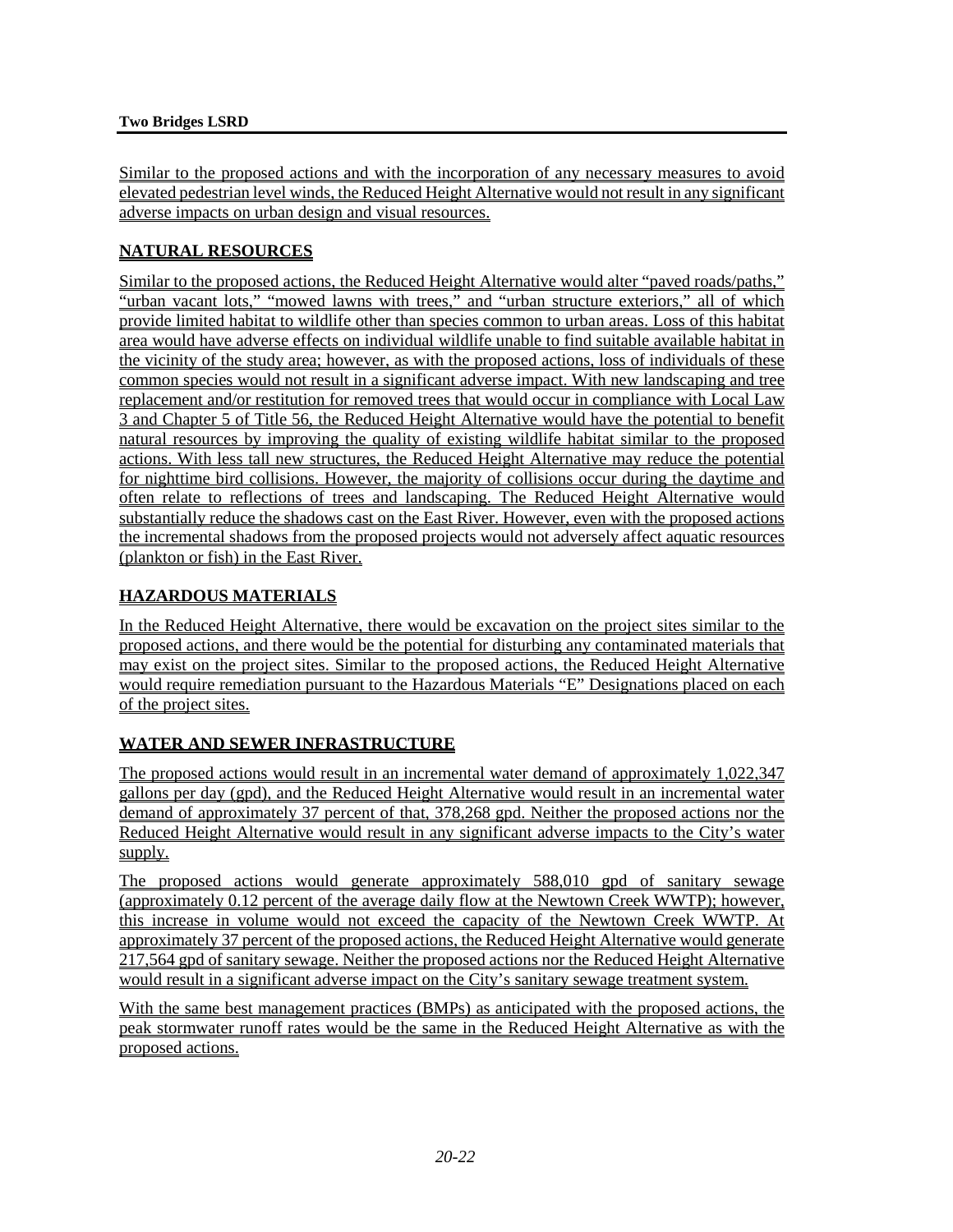## **SOLID WASTE AND SANITATION SERVICES**

Similar to the proposed actions, the Reduced Height Alternative would not adversely affect solid waste and sanitation services or place a significant burden on the City's solid waste management system, and therefore similarly would not result in significant adverse impacts on Solid Waste and Sanitation Services. However, the Reduced Height Alternative would generate less demand on New York City's solid waste services and sanitation services.

## **ENERGY**

Similar to the proposed actions, the Reduced Height Alternative would not result in significant adverse impacts with respect to the transmission or generation of energy. While the Reduced Height Alternative would generate less demand on New York City's energy services, the incremental increase with the proposed actions would be negligible when compared to the overall demand within Consolidated Edison (Con Edison)'s New York City and Westchester County service area.

## **TRANSPORTATION**

The Reduced Height Alternative's 1,023 dwelling units would generate fewer trips than the 2,775 dwelling units with the proposed projects. However, the Reduced Height Alternative would still result in significant adverse impacts to traffic, transit, and pedestrians, as well as an off-street parking shortfall in the surrounding area. As with the proposed projects, all significant adverse transportation-related impacts for the Reduced Height Alternative could be fully mitigated except for traffic impacts at two study area intersections.

## *TRAFFIC*

With approximately 40 percent of the total vehicle trips projected for the proposed project's 2,775 dwelling units, the Reduced Height Alternative would be expected to result in the same impact and mitigation findings as those described in Chapter 14, "Transportation," and Chapter 21, "Mitigation," except for the following:

- South Street and Pike Slip—The southbound left-turn impact identified for the PM peak hour is not expected to occur with Reduced Height Alternative. Accordingly, the proposed mitigation (1 second of signal retiming) would also not be necessary.
- East Broadway and Pike Street—The northbound left-turn impact on the east portion of the intersection and the eastbound through-right impact on the west portion of the intersection identified for the midday peak hour would not be expected to occur with the Reduced Height Alternative. Accordingly, although the lane restriping for the eastbound approach would still be applicable for this peak hour to mitigate the impacts identified for the AM and PM peak hours, the proposed 1 second of signal retiming for the northbound left-turn would not be necessary.
- Division Street and Market Street—The northbound left-turn impact identified for the midday peak hour is not expected to occur with the Reduced Height Alternative. Accordingly, the proposed mitigation (1 second of signal retiming) would also not be necessary.
- Canal Street and Allen Street—The eastbound approach impact identified for the PM peak hour would not be expected to occur with the Reduced Height Alternative. Accordingly, the proposed mitigation (1 second of signal retiming) would not be necessary.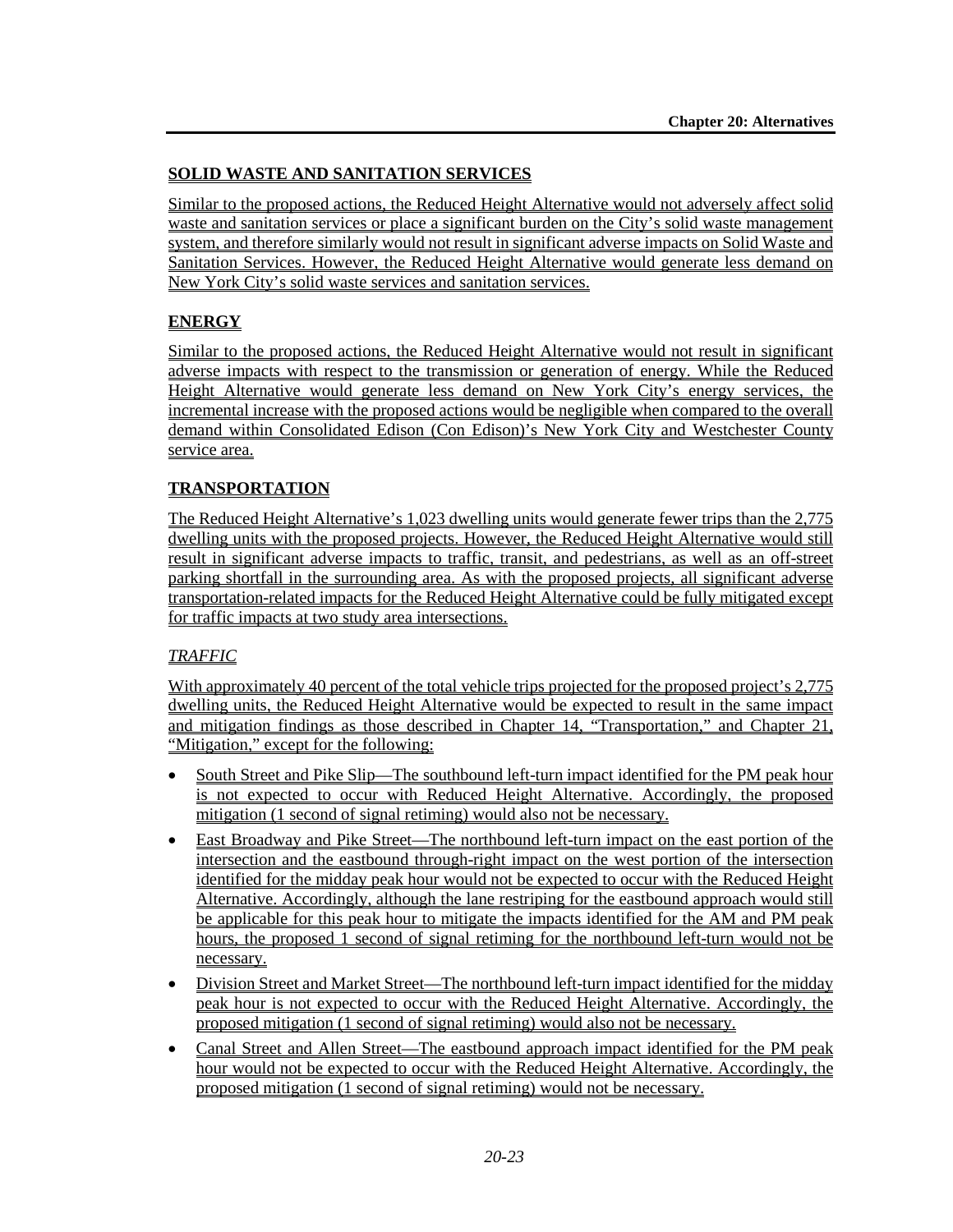#### **Two Bridges LSRD**

- Allen Street and Delancey Street—The westbound left-turn impacts identified for the midday and PM peak hours are not expected to occur with the Reduced Height Alternative. Accordingly, the proposed mitigation (1 second of signal retiming) would also not be necessary.
- Chatham Square and East Broadway—The southbound left-turn impact identified for the midday peak hour is not expected to occur with the Reduced Height Alternative. Accordingly, the proposed mitigation (1 second of signal retiming) would also not be necessary.
- Worth Street and Centre Street—The westbound through impact identified for the AM peak hour is not expected to occur with the Reduced Height Alternative. Accordingly, the proposed mitigation (1 second of signal retiming) would also not be necessary.

As with the 2,775 dwelling units that would be developed with the proposed projects, the Reduced Height Alternative would result in unmitigatable significant adverse traffic impacts at the intersections of South Street and Montgomery Street and at Chatham Square and Worth Street/Oliver Street.

#### *TRANSIT*

Because stairway S1 at the East Broadway F train station already operates at congested levels under existing conditions and is projected to worsen under the No Action condition, any notable increase in additional subway ridership is expected to yield a significant adverse impact at this stairway. Similarly, because the P3 platform stairway will operate at capacity during the AM peak period under the No Action condition, it is also susceptible to be significantly impacted with any notable increases in subway ridership. Even with less than 40 percent of the total subway trips projected with the 2,775 dwelling units with the proposed projects, the Reduced Height Alternative would result in the same subway impact and mitigation findings as those described in Chapter 14, "Transportation" and Chapter 21, "Mitigation." The applicants have advised that under the Reduced Height Alternative, the estimated cost of the transit improvements identified as mitigation in Chapter 21 "Mitigation" would be cost prohibitive as part of a Reduced Height Alternative and, in combination with land and construction costs, they would therefore not proceed with development under the Reduced Height Alternative.

## *PEDESTRIANS*

In consideration of the pedestrian impacts identified, even with 40 to 50 percent of the total person trips projected for the 2,775 dwelling units with the proposed projects, the Reduced Height Alternative would result in the same or similar impact findings as described in Chapter 14, "Transportation." The necessary improvement measures are also expected to be the same or similar to those detailed in Chapter 21, "Mitigation," which would include a sidewalk extension (in conjunction with a new street-level subway stairway), crosswalk widening, and adjustment to signal timings.

## *PARKING*

With a reduction of approximately 63 percent in the number of residential units, the Reduced Height Alternative would result in a relatively smaller parking shortfall as compared to the 2,775 dwelling units with the proposed projects. Parking utilization would still be well over capacity during weekday daytime hours and approximately at capacity overnight. As parking shortfalls in this area of Manhattan are not considered a significant adverse impact under *CEQR Technical*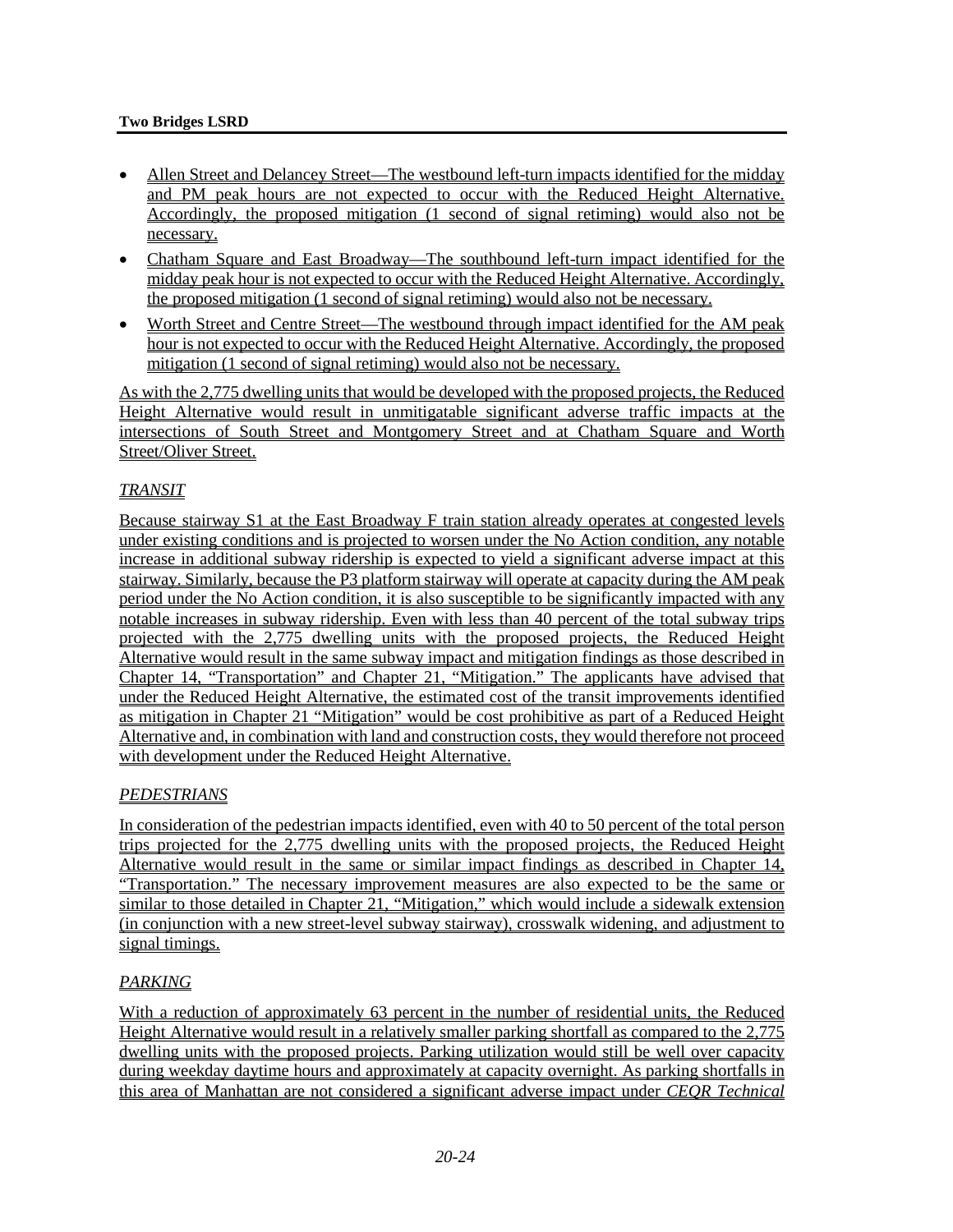*Manual* criteria, the Reduced Height Alternative would similarly not result in the potential for significant adverse parking impacts.

## **AIR QUALITY**

The Reduced Height Alternative would result in fewer vehicle trips and less mobile source pollution than the proposed projects. Since no significant adverse mobile source air quality impacts are predicted due to the proposed projects, neither the proposed projects nor the Reduced Height Alternative would result in a significant adverse impact related to mobile sources.

Under the Reduced Height Alternative, the stack heights for stationary sources of emissions would be lower than with the proposed projects. Some of the proposed restrictions identified for Site 5 and Site 6A with respect to the use of low  $NO<sub>x</sub>$  burners for certain boilers, emission limits for certain CHP equipment, and the heights and placement of boiler and CHP exhaust stacks that would be put in place through an Air Quality (E) Designation with the proposed projects may not be required with the Reduced Height Alternative. Site 4 (4A/4B) would be lower in height than the One Manhattan Square development under the Reduced Height Alternative. Consequently, potential air quality effects from Site 4 (4A/4B) under the Reduced Height Alternative may require additional restrictions to avoid impacts on the One Manhattan Square development.

## **CLIMATE CHANGE**

## *GREENHOUSE GAS EMISSIONS*

With the Reduced Height Alternative, the increase in energy use on the project sites would be less and the ensuing greenhouse gas (GHG) emissions associated with the proposed buildings would be less. Building and on-road energy use and the associated GHG emissions would also be reduced, and may be reduced over time due to changes in the mix of fuel used to produce electricity provided to buildings, fuels and technologies used for heating, and vehicle technology and fuel. Increases in emissions, which might occur with the proposed projects would be likely to occur on the project sites and elsewhere given the need to address the same growth in residential population, similar requirement for commercial uses, and associated facilities and services. If those needs are provided in an area with less access to transit or with less efficient energy design requirements or a higher-carbon mix of electricity production, those emissions may be higher.

## *RESILIENCE TO CLIMATE CHANGE*

In the Reduced Height Alternative, it is assumed that the three new buildings on the project sites would have all the same resilience measures as the proposed buildings, and resilience measures to protect existing buildings on the project sites would also be provided.

## **NOISE**

Neither the proposed projects nor the Reduced Height Alternative would generate sufficient traffic to result in a significant mobile source noise impact. Further, with the Reduced Height Alternative or the proposed projects, the proposed building mechanical systems (i.e., heating, venting, and air conditioning [HVAC] systems) would be designed to meet all applicable noise regulations and to avoid producing levels that would result in any significant increase in ambient noise levels. Therefore, neither the proposed projects nor the Reduced Height Alternative would result in any significant adverse noise impacts related to building mechanical equipment.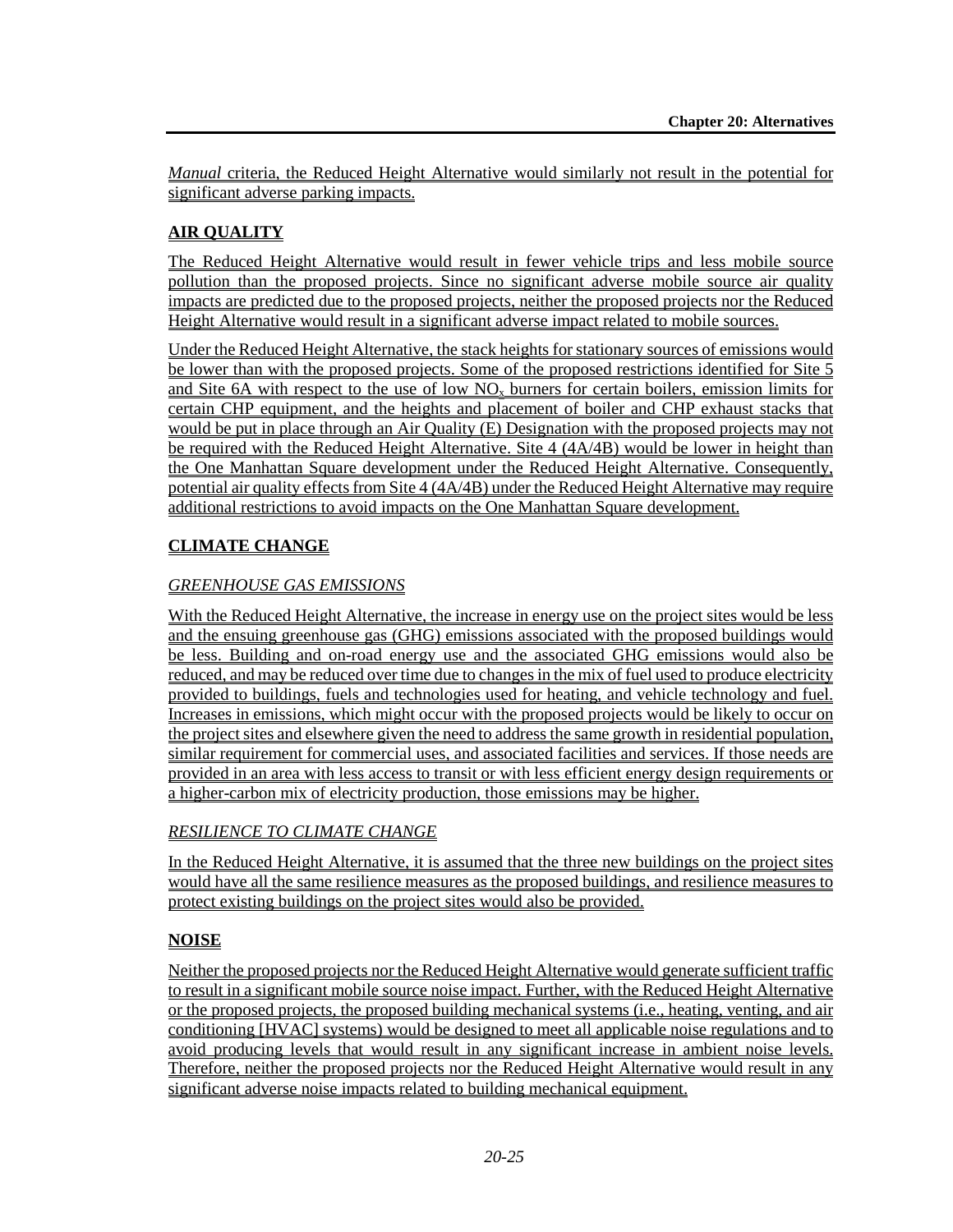Due to existing high levels of ambient noise in the area, building attenuation would be required for the Reduced Height Alternative as well as the proposed projects to ensure that interior noise levels meet CEQR criteria. The designs for the three buildings would need to include acoustically rated windows and central air conditioning as alternate means of ventilation similar to those with the proposed projects to achieve the CEQR interior  $L_{10(1)}$  noise level guideline of 45 dBA or lower for residential or community facility uses and 50 dBA or lower for retail uses. The window/wall attenuation and alternate means of ventilation requirements would be codified in a Noise (E) Designation on the project sites for the Reduced Height Alternative.

# **NEIGHBORHOOD CHARACTER**

Similar to the proposed projects, the Reduced Height Alternative would not result in significant adverse impacts associated with neighborhood character in the areas of land use, zoning, and public policy; socioeconomic conditions; historic and cultural resources; urban design and visual resources; and noise. In comparison to the proposed projects, the Reduced Height Alternative would eliminate significant adverse impacts with respect to increases in open space users, shadows, and transportation, which are not considered determining elements of neighborhood character. Similar to the proposed projects, the Reduced Height Alternative would also provide streetscape elements intended to enliven the surrounding area and establish a consistent street wall along Cherry Street. However, the Reduced Height Alternative would not result in the dedication of the enlarged and improved Rutgers Slip Open Space or the Site 4 (4A/4B) open space to public use, and would not result in the production of up to 694 affordable dwelling units.

## **CONSTRUCTION**

While the Reduced Height Alternative would involve less construction overall, the excavation and foundation work and construction work up to the 350 foot level would be the same as or similar to the construction with the proposed projects. Given the duration of construction would be shorter, the duration of potential construction impacts would be reduced.

The duration of vehicle, transit, and pedestrian trips would be shorter. The Reduced Height Alternative would reduce the period of construction traffic impacts but could still have unmitigatable impacts at the South Street and Montgomery Street and at the Chatham Square and Worth Street/Oliver Street intersections. In terms of transit and pedestrians, the proposed projects, like the Reduced Height Alternative, would not have significant adverse impacts on transit services or pedestrian conditions until at least one of the three proposed buildings is completed and occupied. Therefore, the Reduced Height Alternative would also not have the potential to result in any significant adverse transit or pedestrian impacts during construction.

As there would be a shorter period of construction for the shorter buildings, the Reduced Height Alternative would have construction-period significant adverse noise impacts over a shorter period.

## **PUBLIC HEALTH**

Under both the Reduced Height Alternative and the proposed projects, no unmitigated significant adverse impacts would occur in the areas of hazardous materials, air quality, water quality, or noise. The Reduced Height Alternative would reduce the duration of construction-period noise levels that would constitute potential temporary significant adverse impacts, which therefore would not result in chronic or prolonged exposure to high levels of noise or episodic and